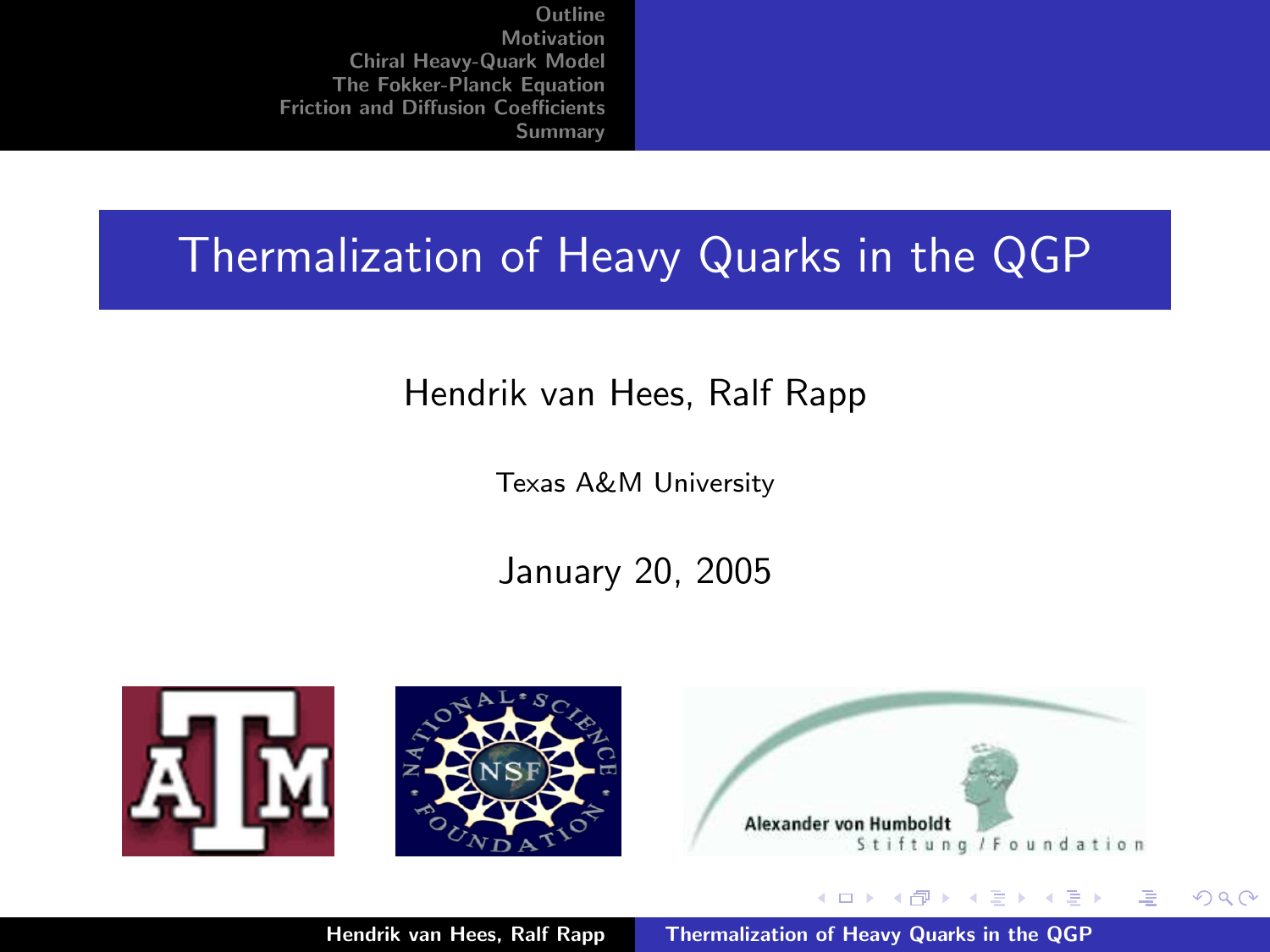#### **[Outline](#page-1-0)**

[Motivation](#page-2-0) [Chiral Heavy-Quark Model](#page-5-0) [The Fokker-Planck Equation](#page-15-0) [Friction and Diffusion Coefficients](#page-17-0) [Summary](#page-27-0)

# **Outline**

#### **[Motivation](#page-2-0)**

[Chiral Heavy-Quark Model](#page-5-0)

[The Fokker-Planck Equation](#page-15-0)

[Friction and Diffusion Coefficients](#page-17-0)

[Summary](#page-27-0)

K ロ ⊁ K 倒 ≯ K ミ ⊁ K ミ ⊁

<span id="page-1-0"></span>哇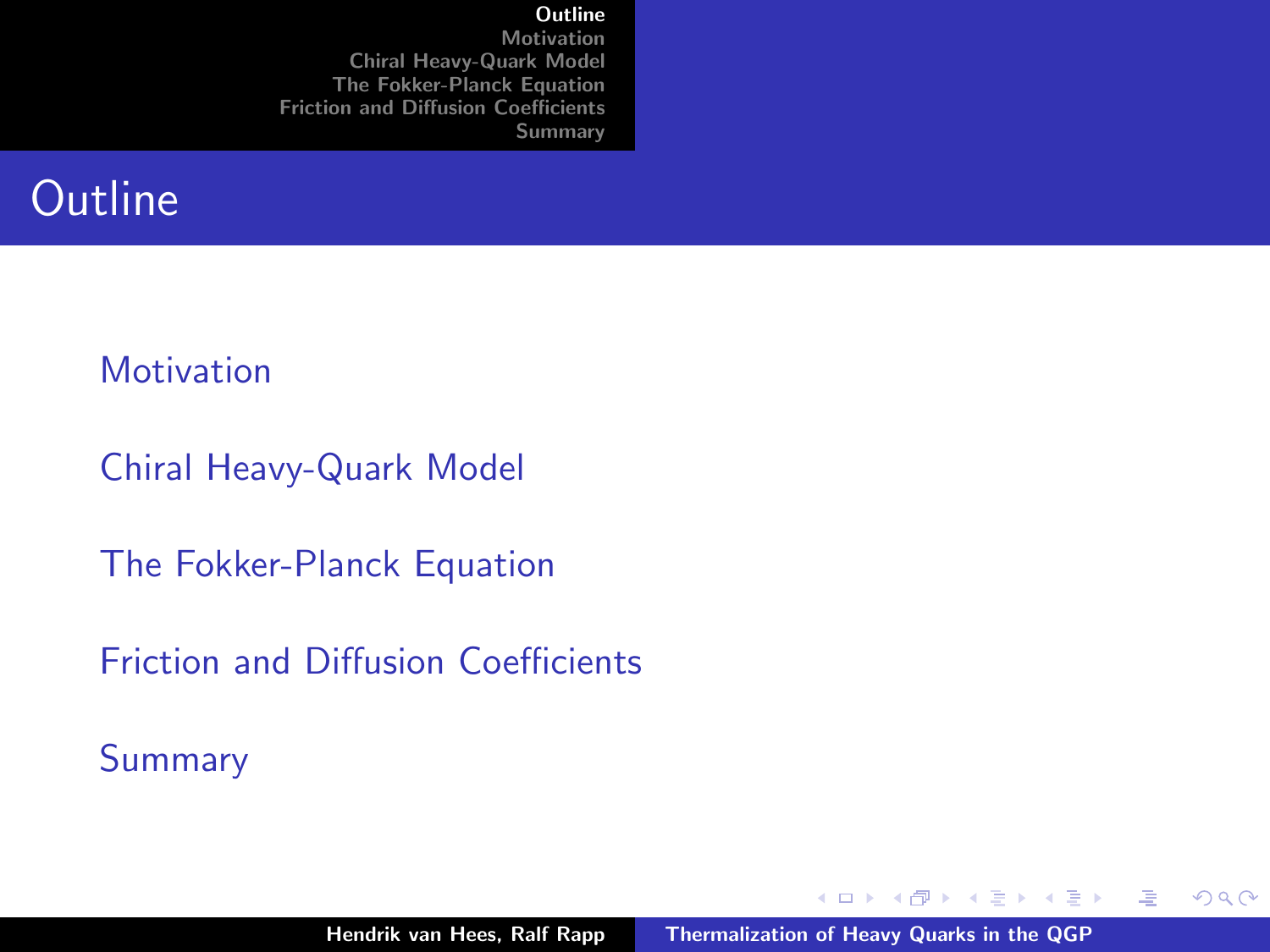# **Motivation**

- $\triangleright$   $p_T$  spectra and  $v_2$  of D mesons
- $\triangleright$  single-electron  $v_2$  measurements from PHENIX, STAR '04
- $\triangleright$  coalescence model describes data under assumption of flowing thermalized c quarks

<span id="page-2-0"></span>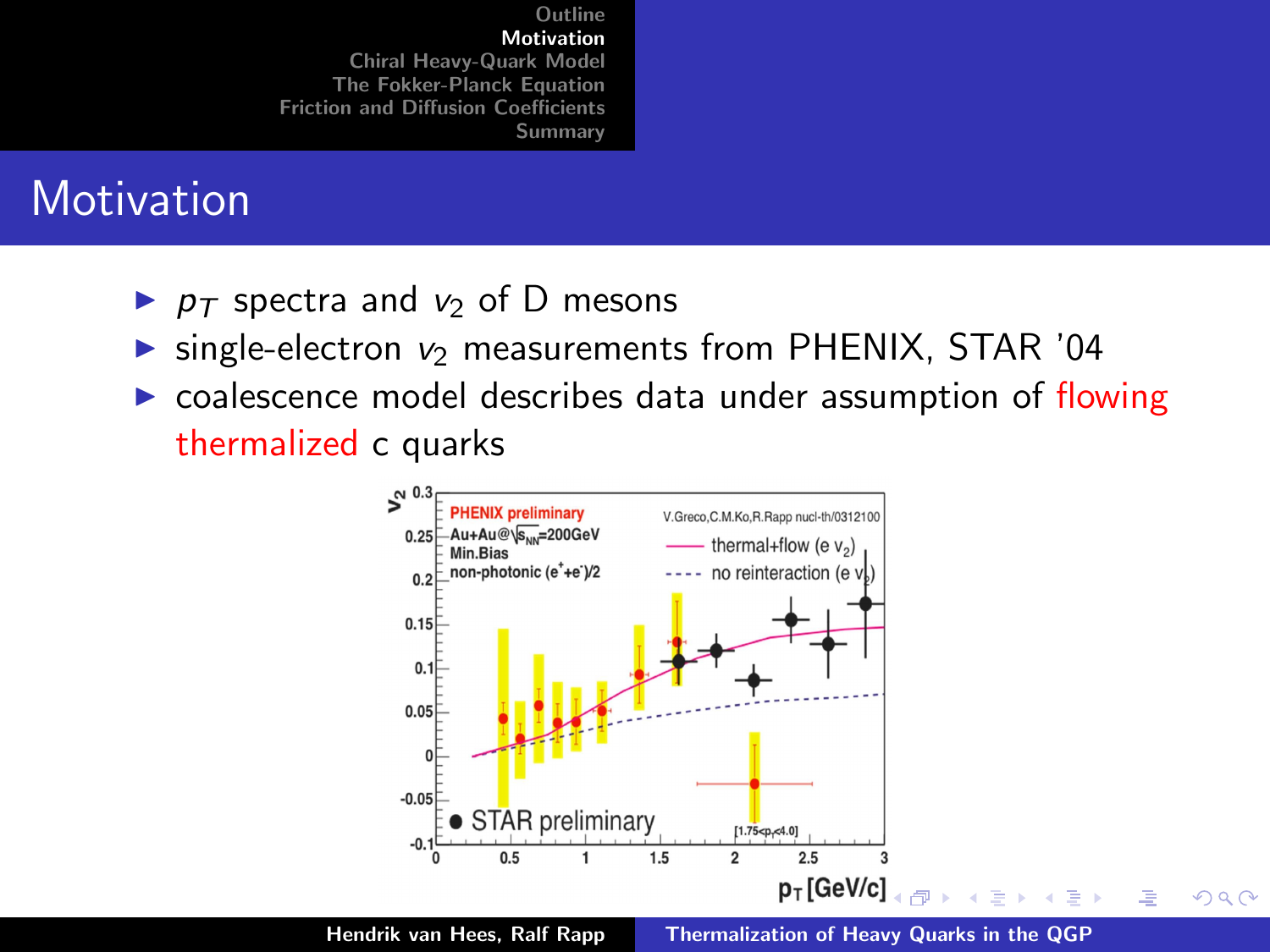

 $\triangleright$  importance of dissociation and regeneration in

 $c + \overline{c} \leftrightarrow J/\psi + X$ 

- $\triangleright$  in-medium spectral properties of charmonia in QGP (Grandchamp, Rapp '02)
- $\triangleright$  importance of thermalization of heavy quarks

K ロ ⊁ K 倒 ≯ K ミ ⊁ K ミ ⊁

哇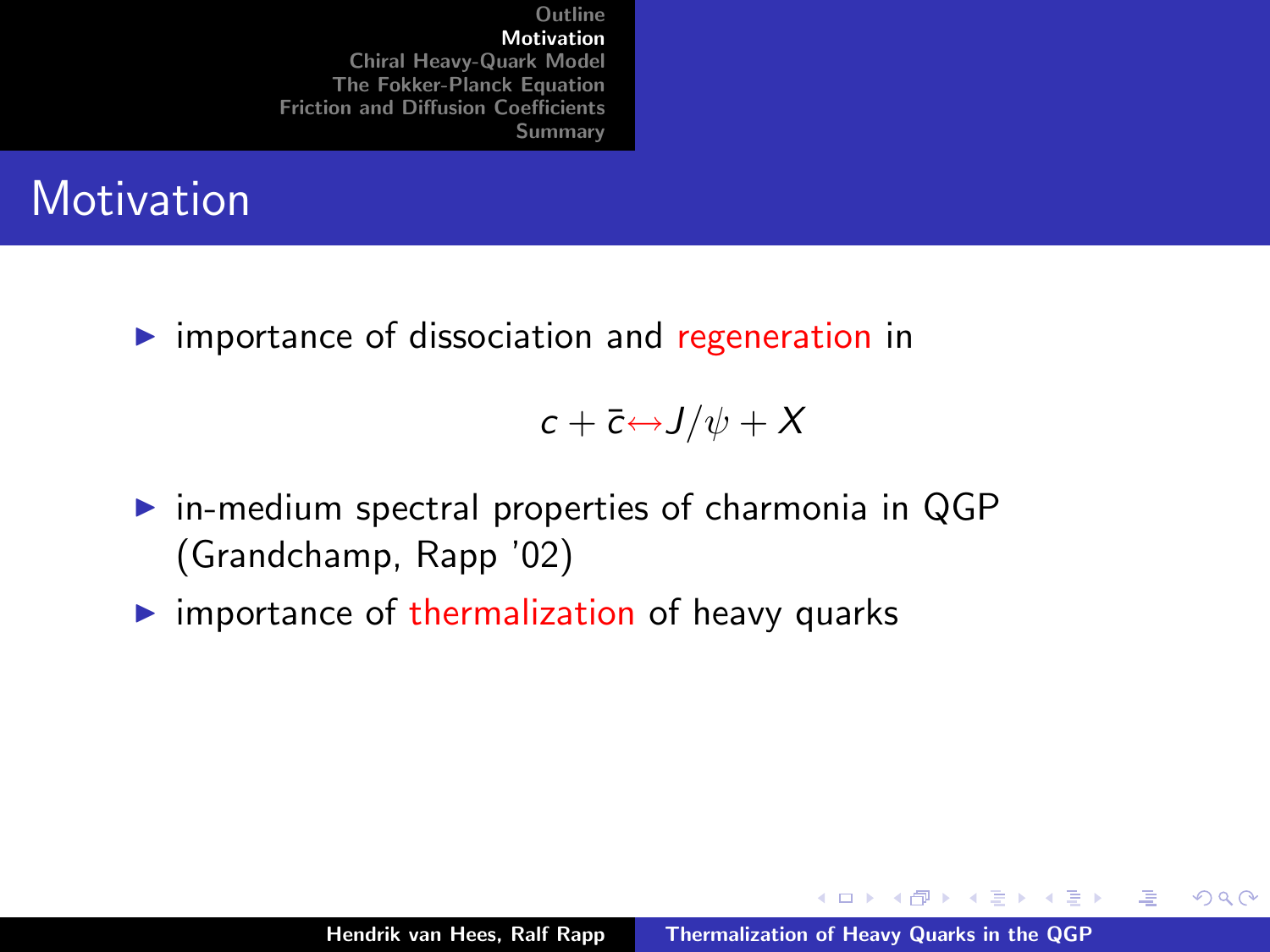

 $\triangleright$  importance of dissociation and regeneration in

 $c + \overline{c} \leftrightarrow J/\psi + X$ 

- $\triangleright$  in-medium spectral properties of charmonia in QGP (Grandchamp, Rapp '02)
- $\triangleright$  importance of thermalization of heavy quarks
- <sup>I</sup> Possible mechanism: Survival of "D-mesonic resonances" above  $T_c$
- $\triangleright$  suggestive from lattice QCD (Umeda et al '02, Datta et al '03)

K ロ ⊁ K 倒 ≯ K ミ ⊁ K ミ ⊁

哇

<span id="page-4-0"></span>つくい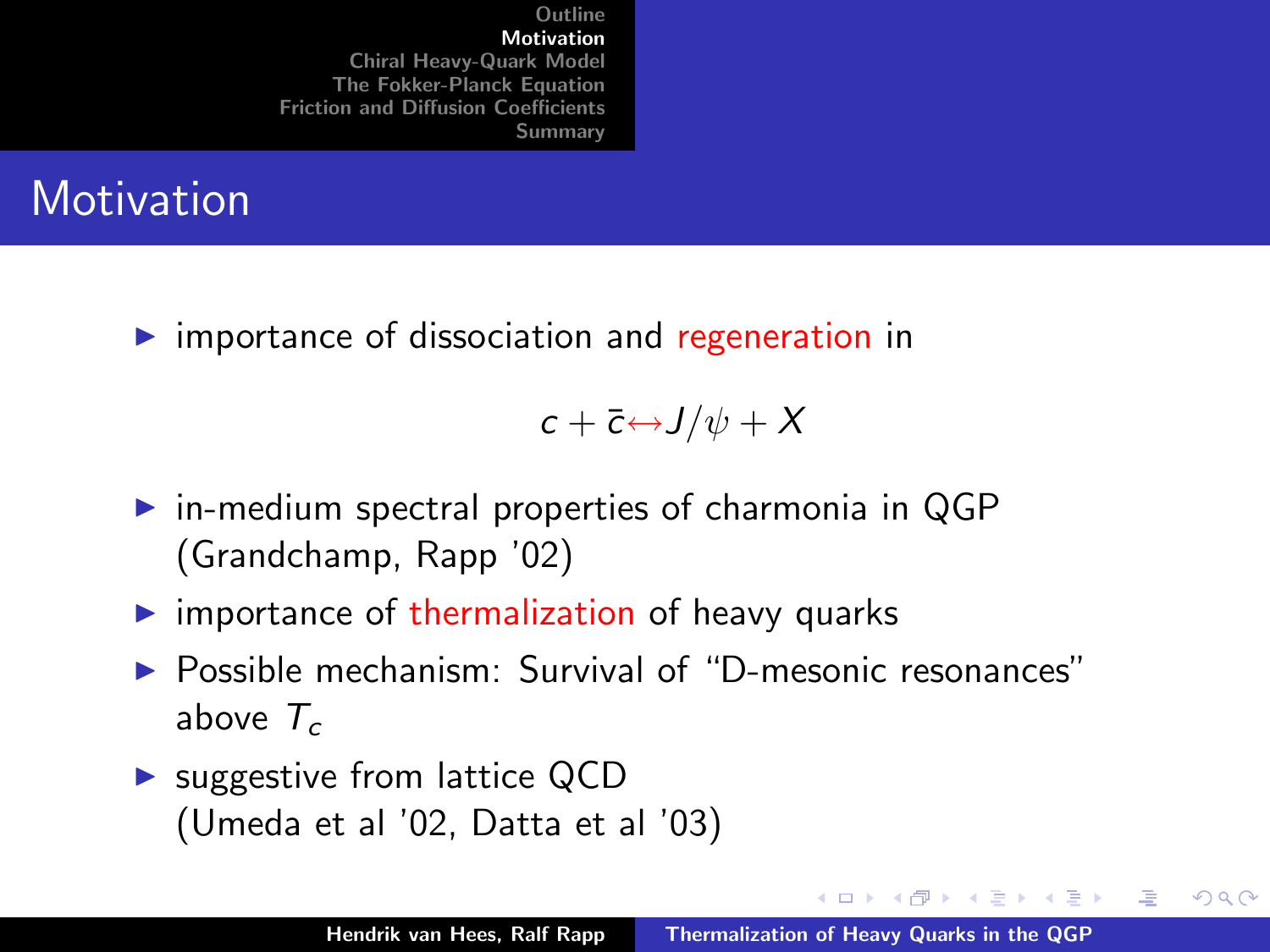Free Lagrangian: Particle Content

Chiral symmetry  $SU_V(2) \otimes SU_A(2)$  in light-quark sector of QCD

$$
\mathscr{L}_{D}^{(0)} = \sum_{i=1}^{2} [(\partial_{\mu} \Phi_{i}^{\dagger})(\partial^{\mu} \Phi_{i}) - m_{D}^{2} \Phi_{i}^{\dagger} \Phi_{i}] + \text{massive (pseudo-)vectors } D^{*}
$$

 $\Phi_i$ : two doublets: pseudo-scalar  $\sim \binom{D^0}{D^-}$  and scalar  $\Phi_i^*$ : two doublets: vector  $\sim \binom{D^{0*}}{D^{-*}}$  and pseudo-vector

$$
\mathscr{L}^{(0)}_{qc} = \bar{q}i\partial\!\!\!/\,q + \bar{c}(i\partial\!\!\!/-m_c)c
$$

q: light-quark doublet  $\sim \binom{u}{d}$  $\binom{u}{d}$ c: singlet

マーティ ミュース ミュ

哇

<span id="page-5-0"></span>つくい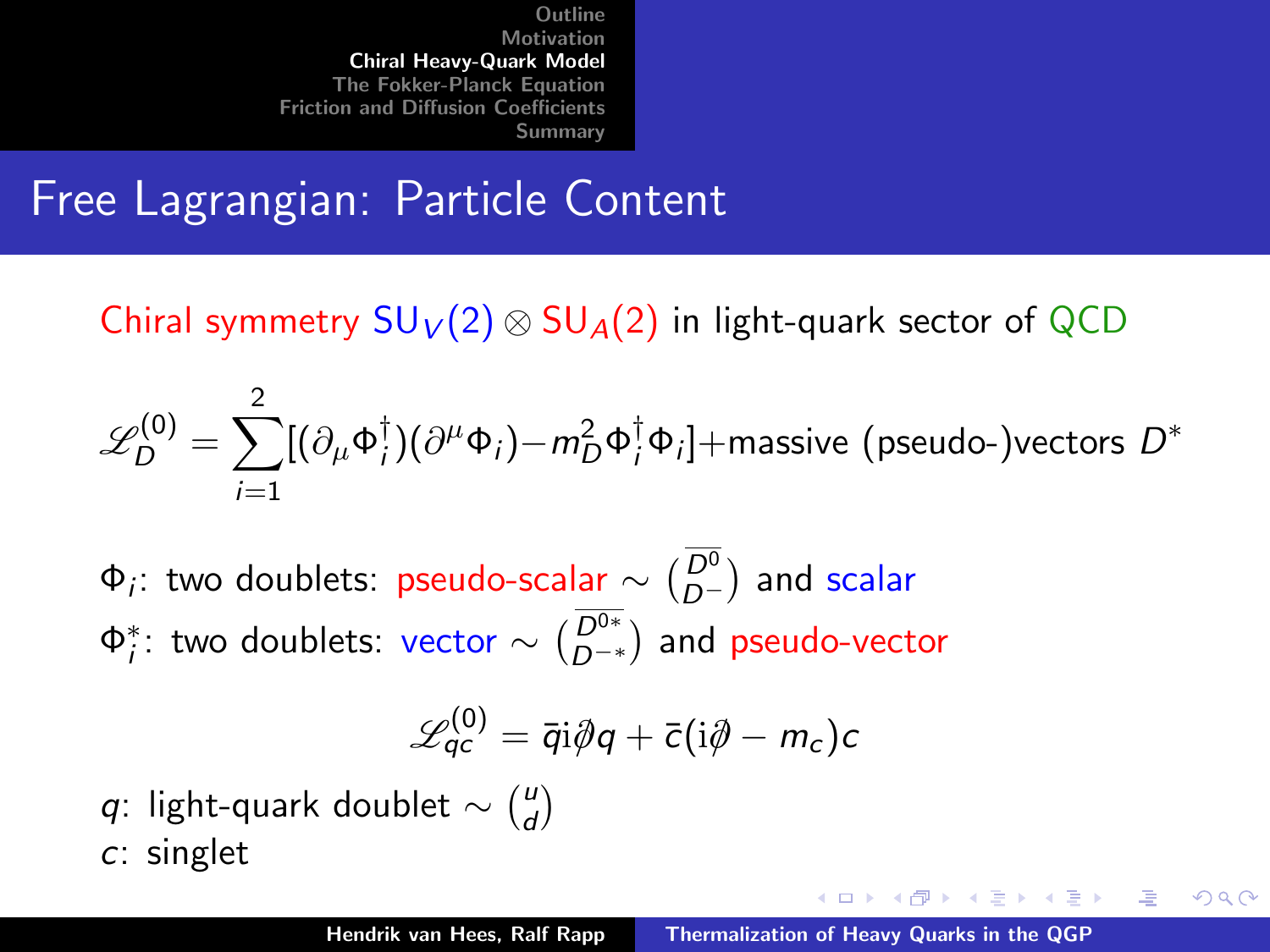# Chiral Symmetry

Infinitesimal version:

$$
q\to (1+\mathrm{i}\delta\vec{\phi}_V\vec{t}+\mathrm{i}\delta\vec{\phi}_A\vec{t}\gamma_5)q,\quad c\to c.
$$

Light quarks massless in chiral limit!

$$
\begin{aligned} \Phi_1 &\rightarrow \Phi_1 + {\rm i} \delta \vec{\phi}_V \vec{t} \Phi_1 + {\rm i} \delta \vec{\phi}_A \vec{t} \Phi_2, \\ \Phi_2 &\rightarrow \Phi_2 + {\rm i} \delta \vec{\phi}_V \vec{t} \Phi_2 + {\rm i} \delta \vec{\phi}_A \vec{t} \Phi_1. \end{aligned}
$$

Mesons must have chiral partners In the vacuum: chiral symmetry spontaneously broken In QGP: chiral symmetry restored

K ロ ⊁ K 倒 ≯ K ミ ⊁ K ミ ⊁

哇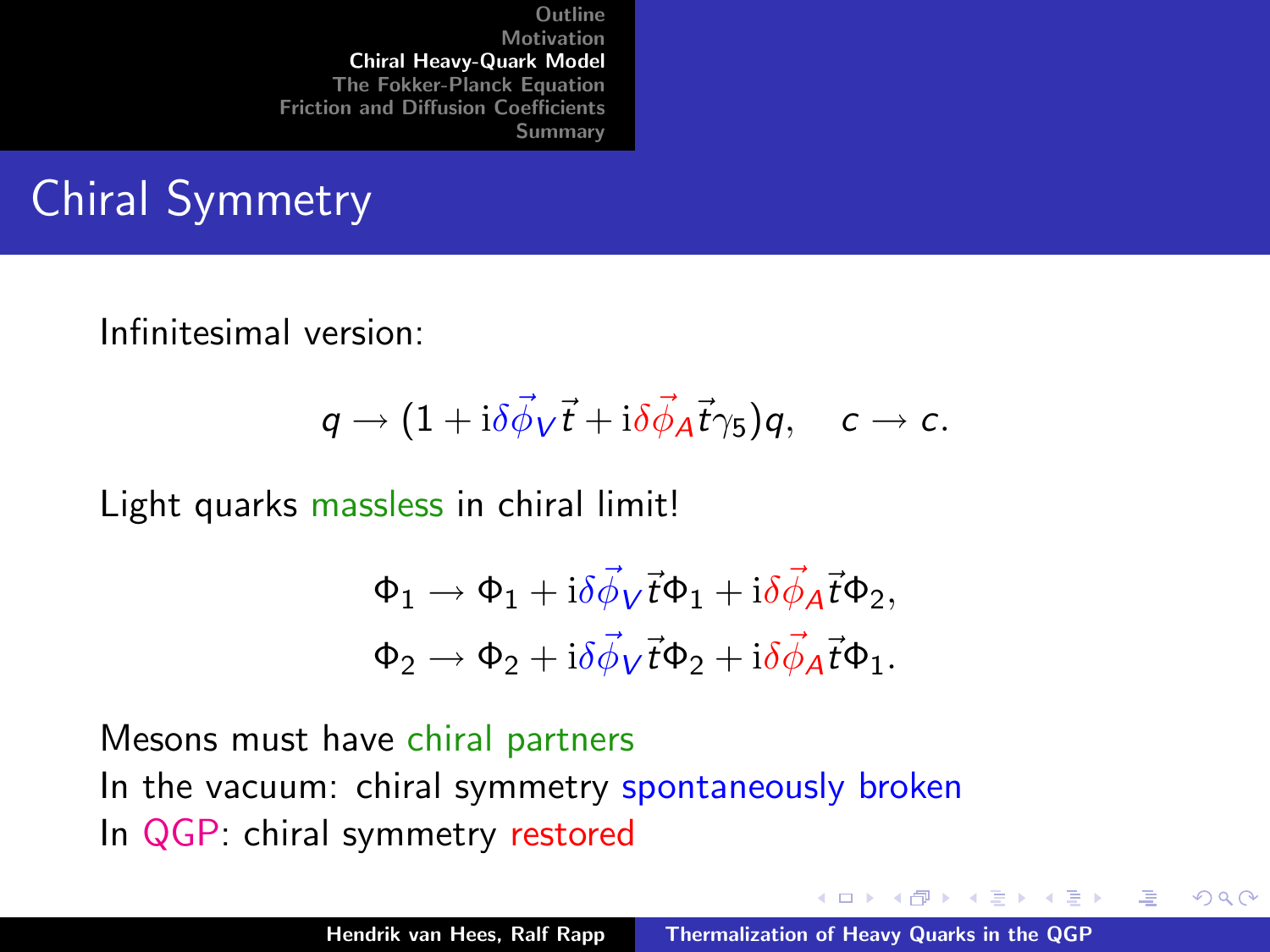# **Interactions**

Interactions determined by chiral symmetry Strong interactions also preserve parity For transversality of vector mesons: use heavy-quark effective theory vertices

$$
\mathcal{L}_{\text{int}} = -G_{S} \left( \bar{q} \frac{1+\dot{\psi}}{2} \Phi_{1} c_{v} + \bar{q} \frac{1+\dot{\psi}}{2} i \gamma^{5} \Phi_{2} c_{v} + h.c. \right) - G_{V} \left( \bar{q} \frac{1+\dot{\psi}}{2} \gamma^{\mu} \Phi_{1\mu}^{*} c_{v} + \bar{q} \frac{1+\dot{\psi}}{2} i \gamma^{\mu} \gamma^{5} \Phi_{2\mu}^{*} c_{v} + h.c. \right)
$$

 $v$ : four momentum of heavy quark in  $HQET$ : spin symmetry  $\Rightarrow$   $G_S = G_V$ 

K ロ ⊁ K 倒 ≯ K ミ ⊁ K ミ ⊁

<span id="page-7-0"></span>哇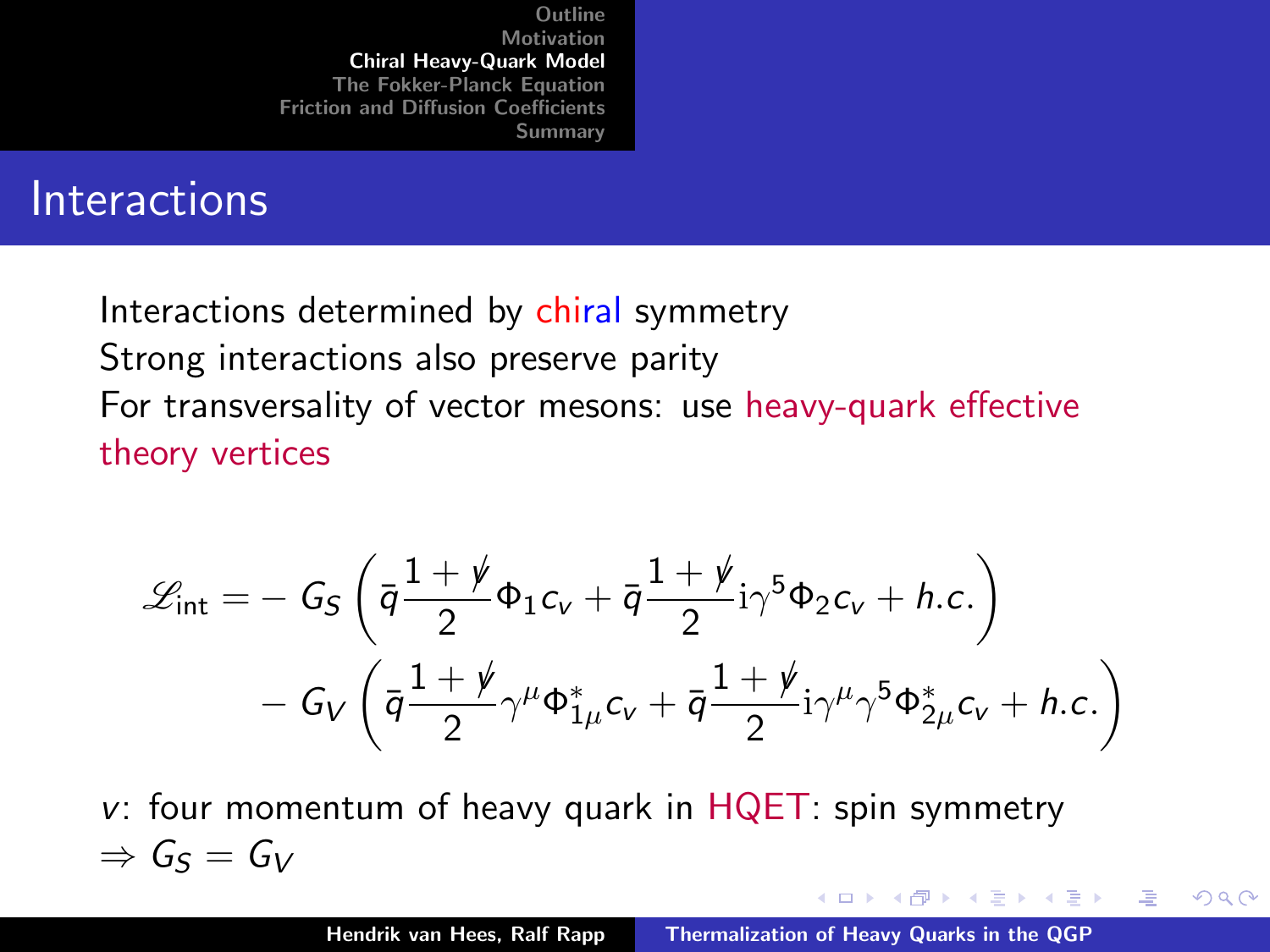#### Dressing the D Mesons

Dressing the D mesons with self-energies



K ロ ⊁ K 倒 ≯ K ミ ⊁ K ミ ⊁

<span id="page-8-0"></span>重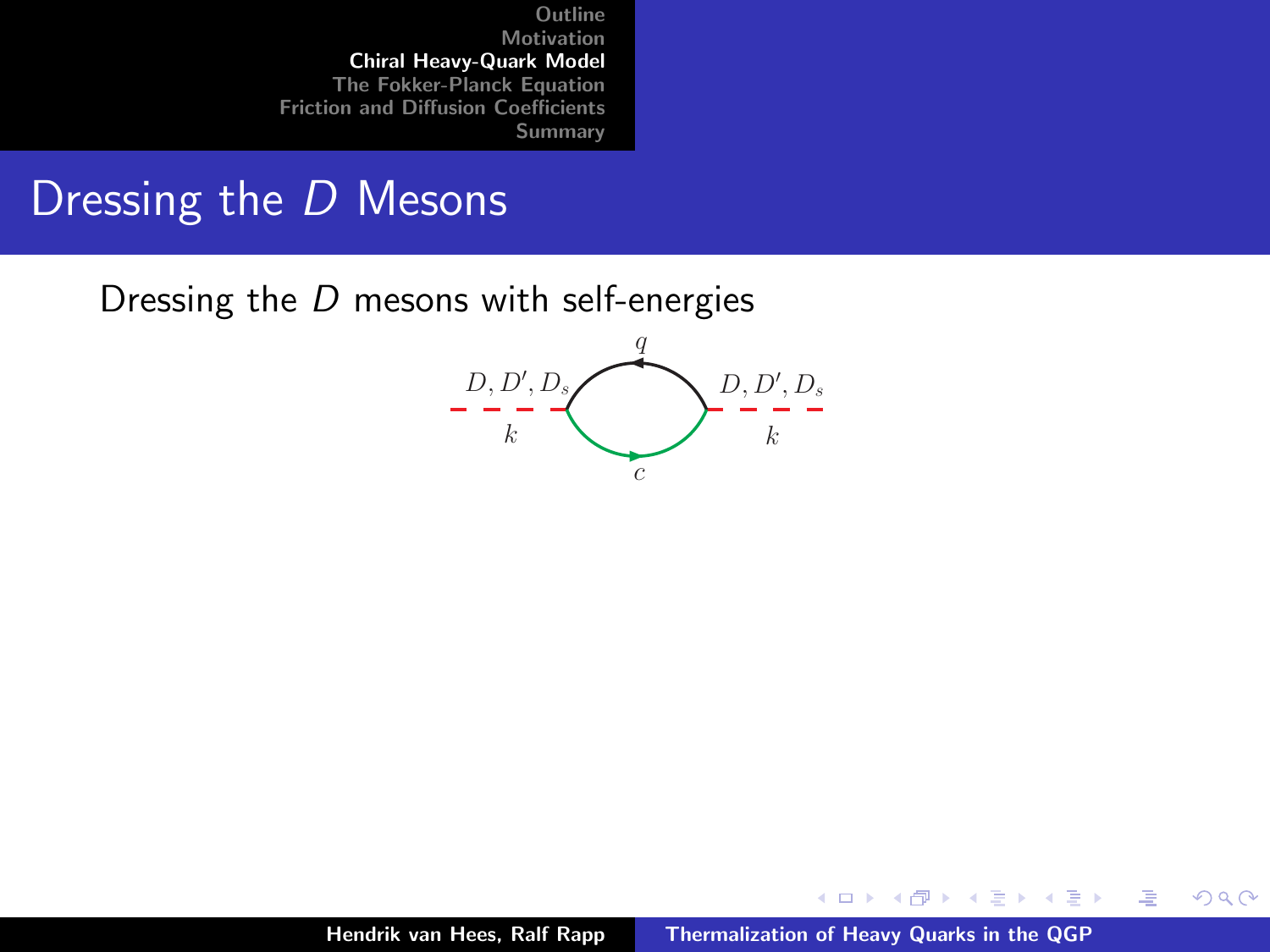#### Dressing the D Mesons

Dressing the D mesons with self-energies



Divergencies: wave-function  $+$  mass renormalization:

$$
\partial_{k^2} \Pi_D(k^2 = 0) = 0, \quad \Pi_D(k^2 = 0) = 0
$$

K ロ ⊁ K 倒 ≯ K ミ ⊁ K ミ ⊁

哇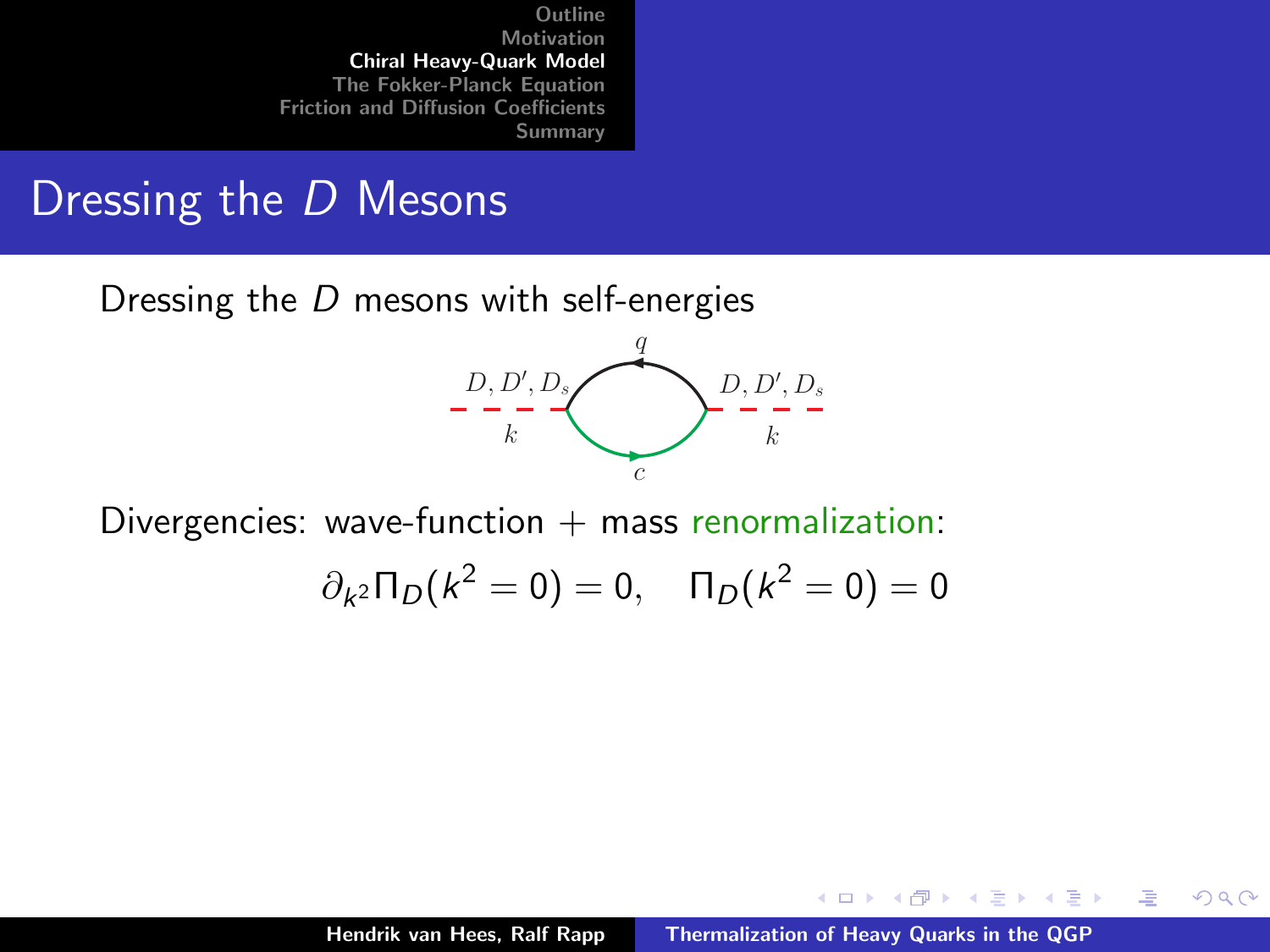#### Dressing the D Mesons

Dressing the D mesons with self-energies



Divergencies: wave-function  $+$  mass renormalization:

$$
\partial_{k^2} \Pi_D(k^2 = 0) = 0, \quad \Pi_D(k^2 = 0) = 0
$$

or dipole form-factor cutoff:

$$
F_{\text{dip}} = \left(\frac{2\Lambda^2}{2\Lambda^2 + k_{\text{cm}}^2}\right)^2, \quad k_{\text{cm}} = \frac{s - m_c^2}{2\sqrt{s}}
$$

a mills.

→ 伊 ▶ → ヨ ▶ → ヨ ▶

<span id="page-10-0"></span>哇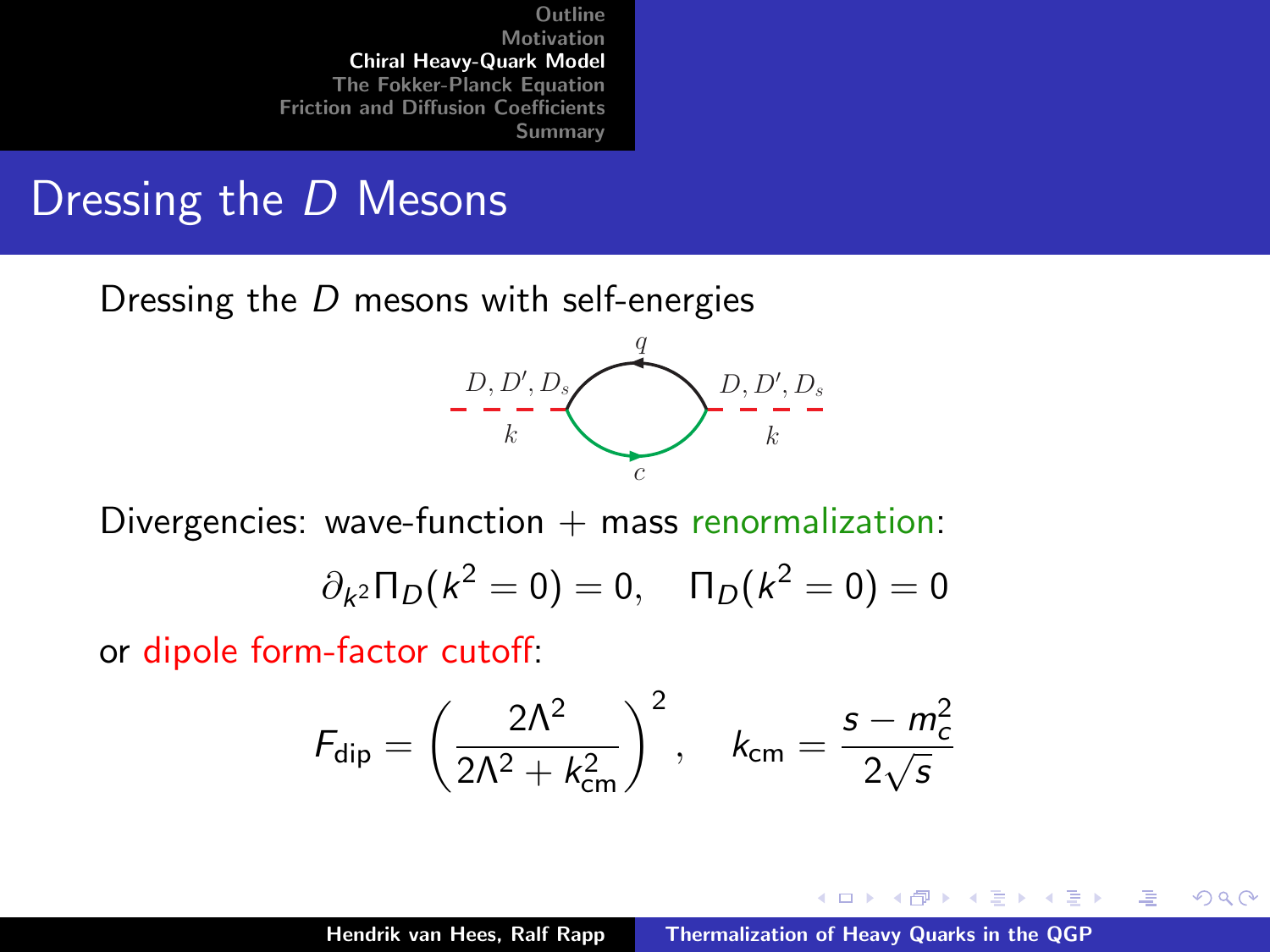# Dressing the D Mesons

Dressing the D mesons with self-energies



Divergencies: wave-function  $+$  mass renormalization:

$$
\partial_{k^2} \Pi_D(k^2 = 0) = 0, \quad \Pi_D(k^2 = 0) = 0
$$

or dipole form-factor cutoff:

$$
F_{\rm dip} = \left(\frac{2\Lambda^2}{2\Lambda^2 + k_{\rm cm}^2}\right)^2, \quad k_{\rm cm} = \frac{s - m_c^2}{2\sqrt{s}}
$$

Bare mass and coupling adjusted such that

$$
m_D = 2 \text{ GeV}, \quad \Gamma_D = (0.3 \dots 0.8) \text{ GeV} \iff \text{where } \quad \text{and} \quad \text{where}
$$

(from in-medium Bethe-Salpeter calculations) and the salpeter calculations) and the salpeter calculations (see

<span id="page-11-0"></span>**Hendrik van Hees, Ralf Rapp [Thermalization of Heavy Quarks in the QGP](#page-0-0)**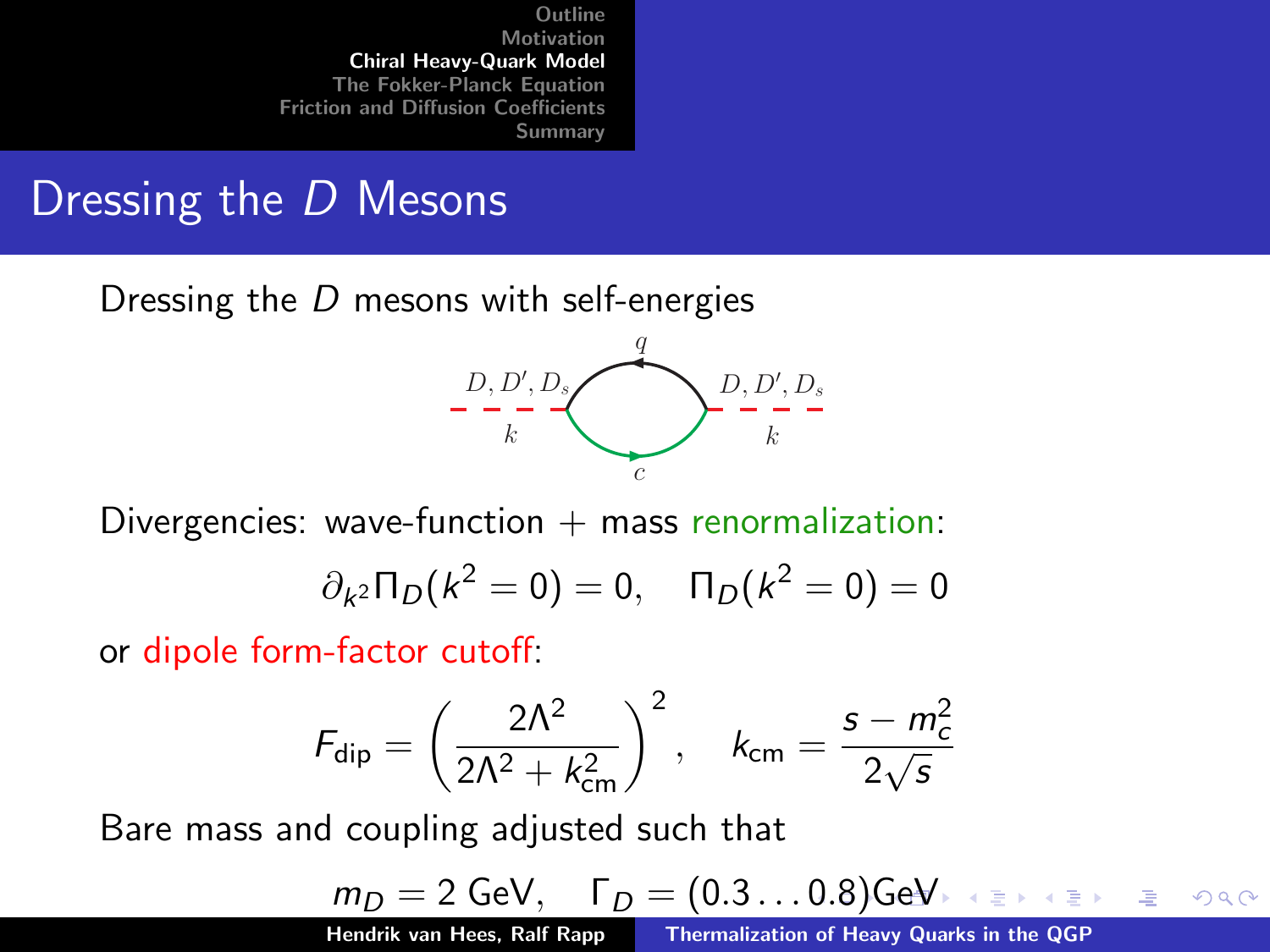# Resonance Scattering

heavy-light-(anti-)quark scattering



K ロ ⊁ K 倒 ≯ K ミ ⊁ K ミ ⊁

<span id="page-12-0"></span>哇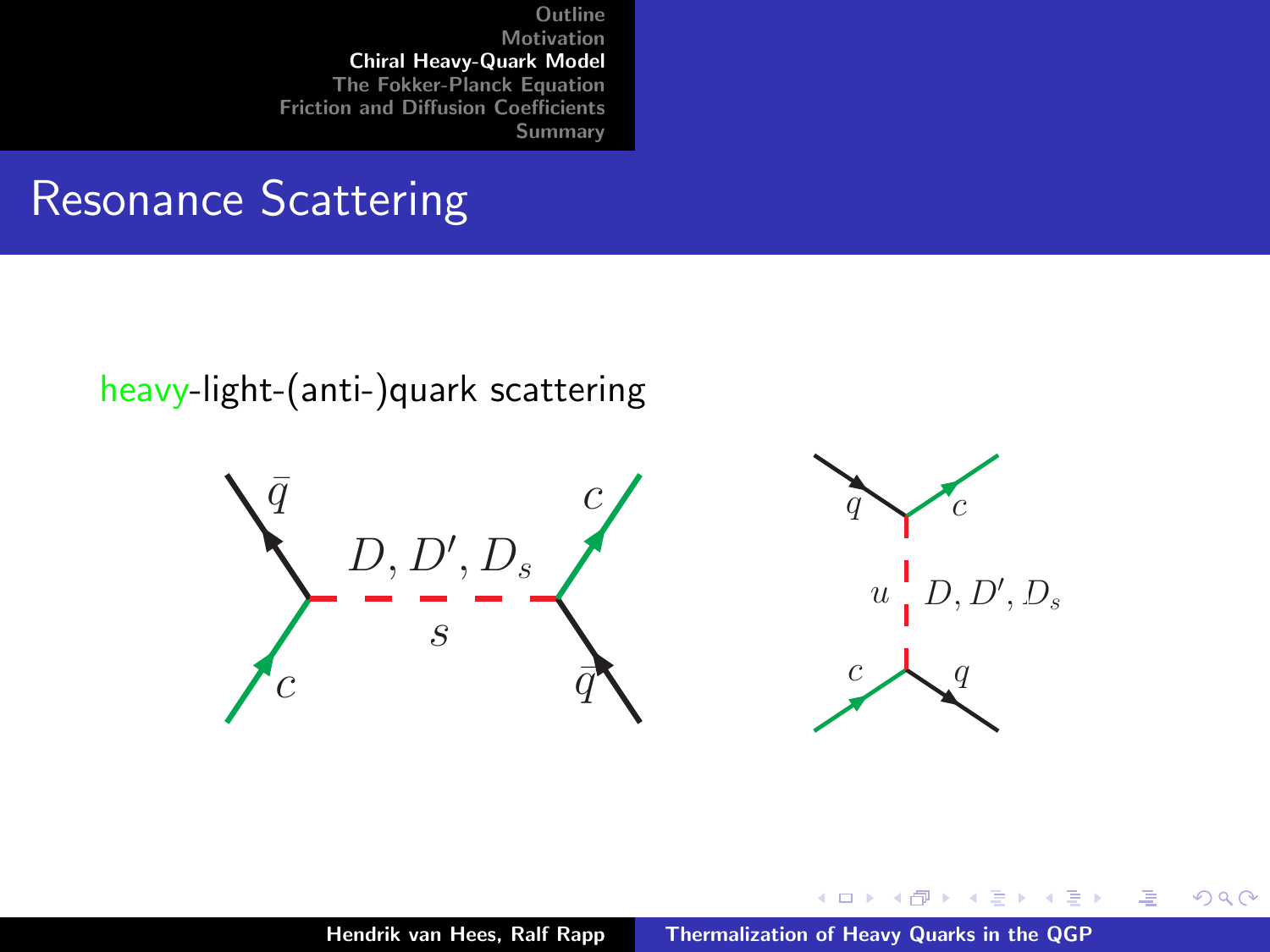# Contributions from pQCD



In-medium Debye-screening mass for  $t$ -channel gluon exchange:  $\mu_{\rm g} = gT$ ,  $\alpha_{\rm s} = 0.3, 0.4, 0.5$ - オーバー オーバー エー・エー・エー  $4.17 \times$ 

Hendrik van Hees, Ralf Rapp [Thermalization of Heavy Quarks in the QGP](#page-0-0)

 $\Omega$ 

<span id="page-13-0"></span>哇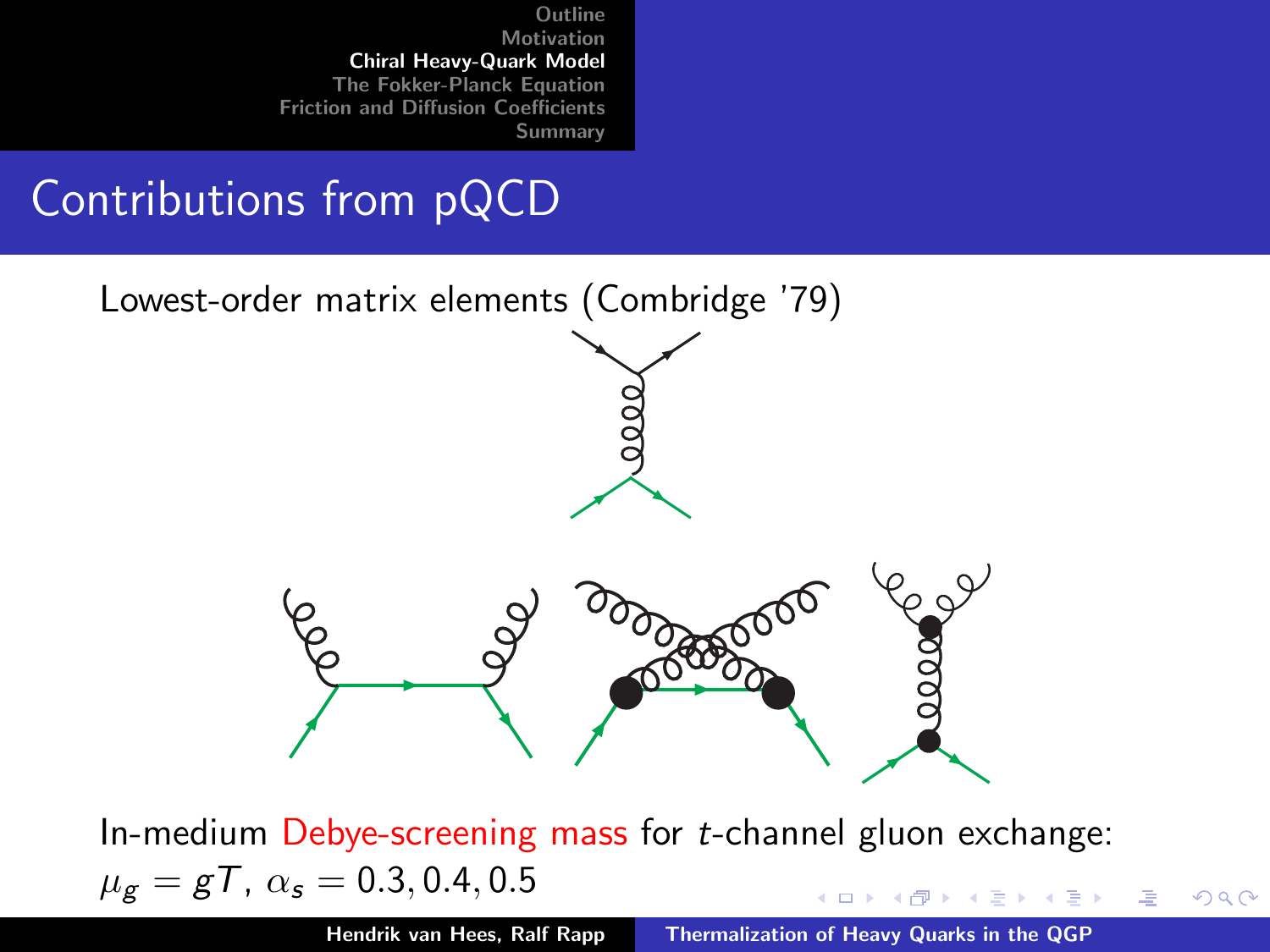#### Cross sections



- $\triangleright$  total pQCD and resonance cross sections: comparable in size
- BUT pQCD forward peaked  $\leftrightarrow$  resonance isotropic
- $\triangleright$  $\triangleright$  $\triangleright$  $\triangleright$  $\triangleright$  resonance scattering more effective for [fric](#page-13-0)[ti](#page-15-0)[o](#page-15-0)[n a](#page-14-0)n[d](#page-4-0) [d](#page-14-0)i[ff](#page-4-0)[u](#page-5-0)[si](#page-14-0)on

<span id="page-14-0"></span>Hendrik van Hees, Ralf Rapp [Thermalization of Heavy Quarks in the QGP](#page-0-0)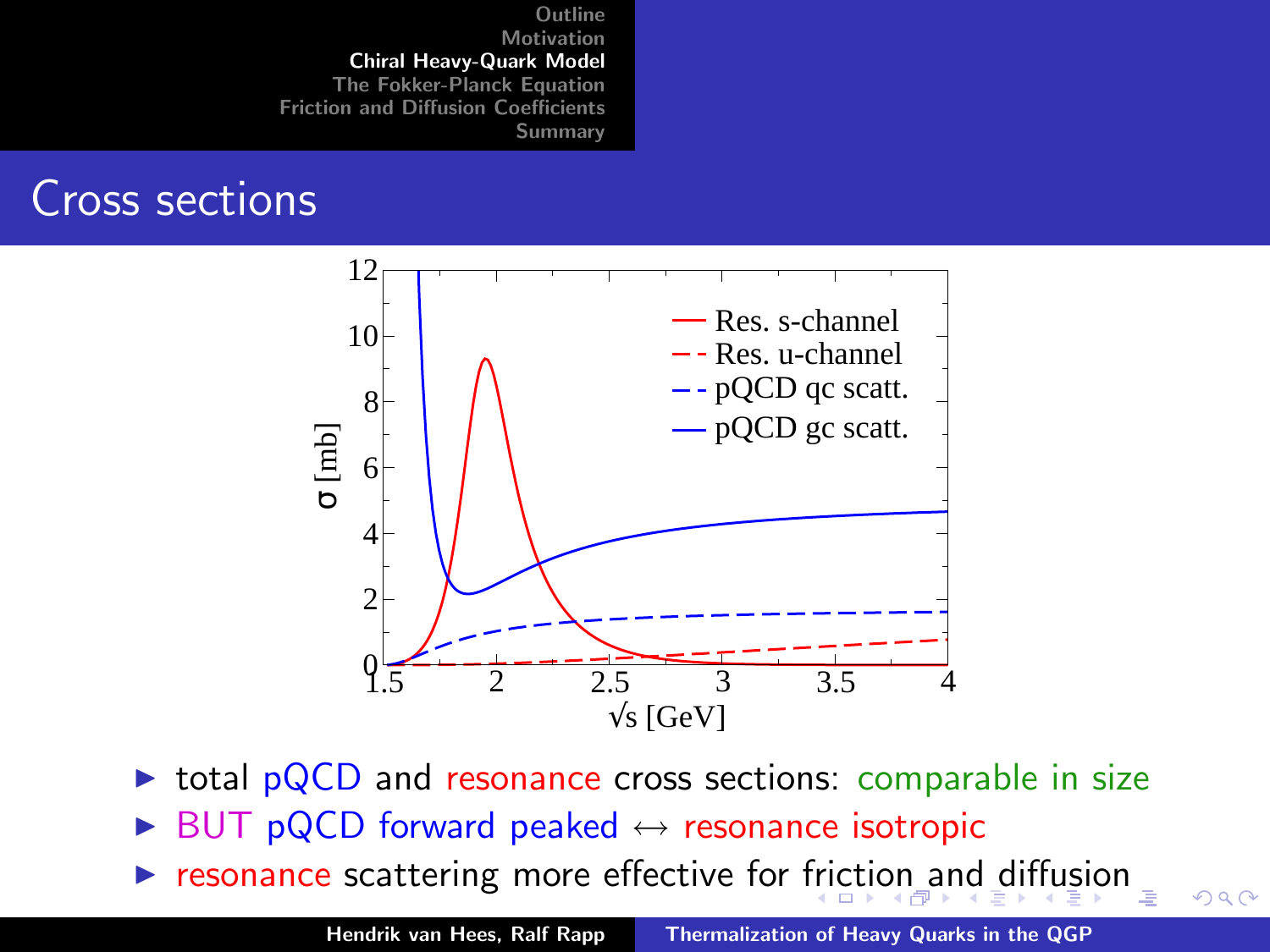#### The Fokker-Planck Equation

heavy particle (c quarks) in a heat bath of light particles (QGP)

$$
\frac{\partial f(t,\vec{p})}{\partial t} = \frac{\partial}{\partial p_i} \left[ A_i(t,\vec{p}) + \frac{\partial}{\partial p_j} B_{ij}(t,\vec{p}) \right] f(t,\vec{p})
$$

Assumption: Relevant scattering processes are soft

イロト イ押 トイモト イモト

<span id="page-15-0"></span>哇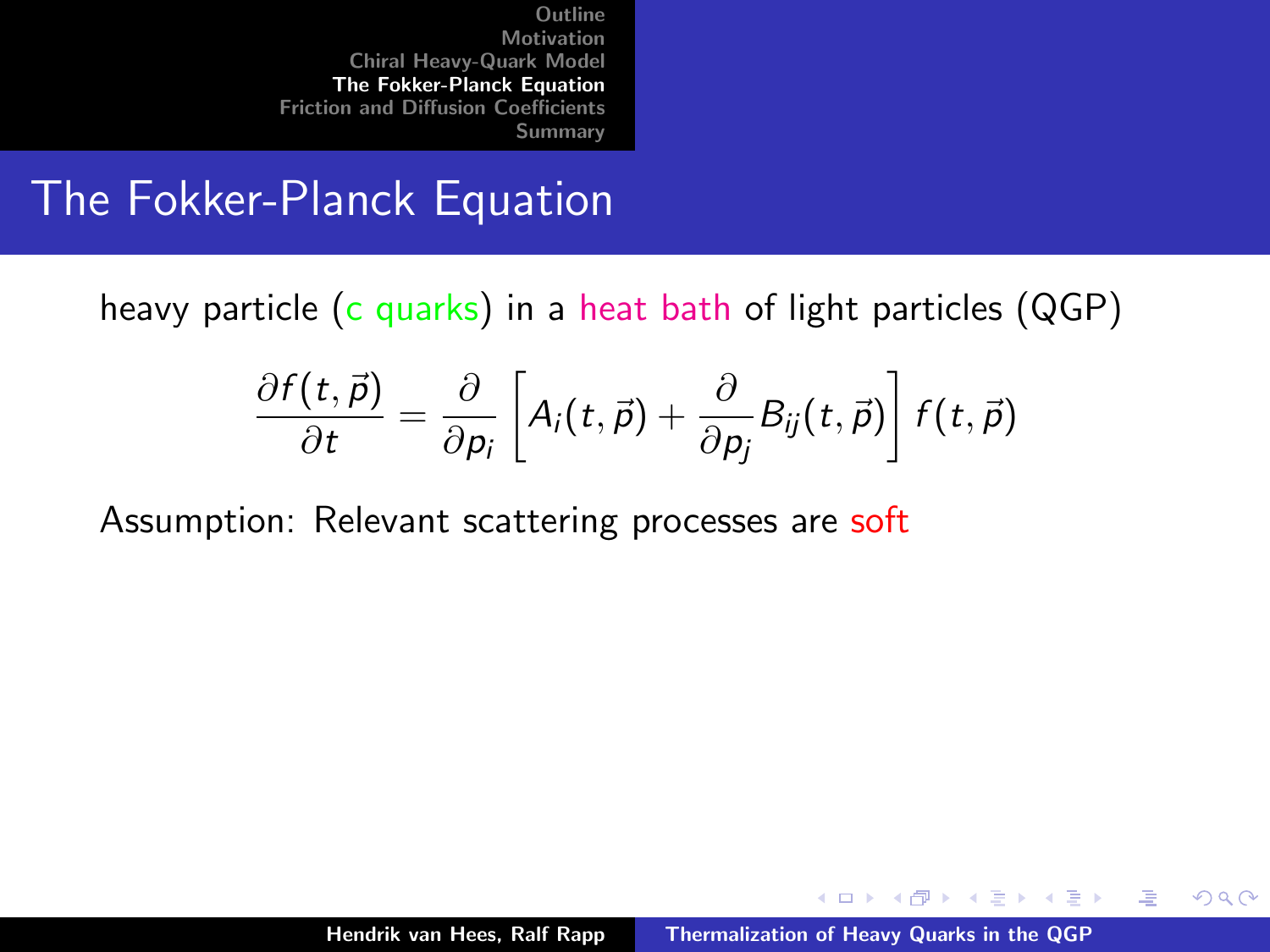#### The Fokker-Planck Equation

heavy particle (c quarks) in a heat bath of light particles (QGP)

$$
\frac{\partial f(t,\vec{p})}{\partial t} = \frac{\partial}{\partial p_i} \left[ A_i(t,\vec{p}) + \frac{\partial}{\partial p_j} B_{ij}(t,\vec{p}) \right] f(t,\vec{p})
$$

Assumption: Relevant scattering processes are soft  $A_i$  and  $B_{ii}$  given by averages over initial momenta  $\vec{q}$  of light particles and summation over final states (Svetitsky '88):

$$
\langle X(\vec{p}')\rangle = \frac{1}{\gamma_c} \frac{1}{2E_p} \int \frac{\mathrm{d}^3 \vec{q}}{(2\pi)^3 2E_q} \int \frac{\mathrm{d}^3 \vec{q}'}{(2\pi)^3 2E_{q'}} \int \frac{\mathrm{d}^3 \vec{p}'}{(2\pi)^3 2E_{p'}}
$$

$$
\sum |\mathcal{M}|^2 (2\pi)^4 \delta^{(4)}(p+q-p'-q')\hat{f}(\vec{q})X(\vec{p}')
$$

マーター マーティング

<span id="page-16-0"></span>つくい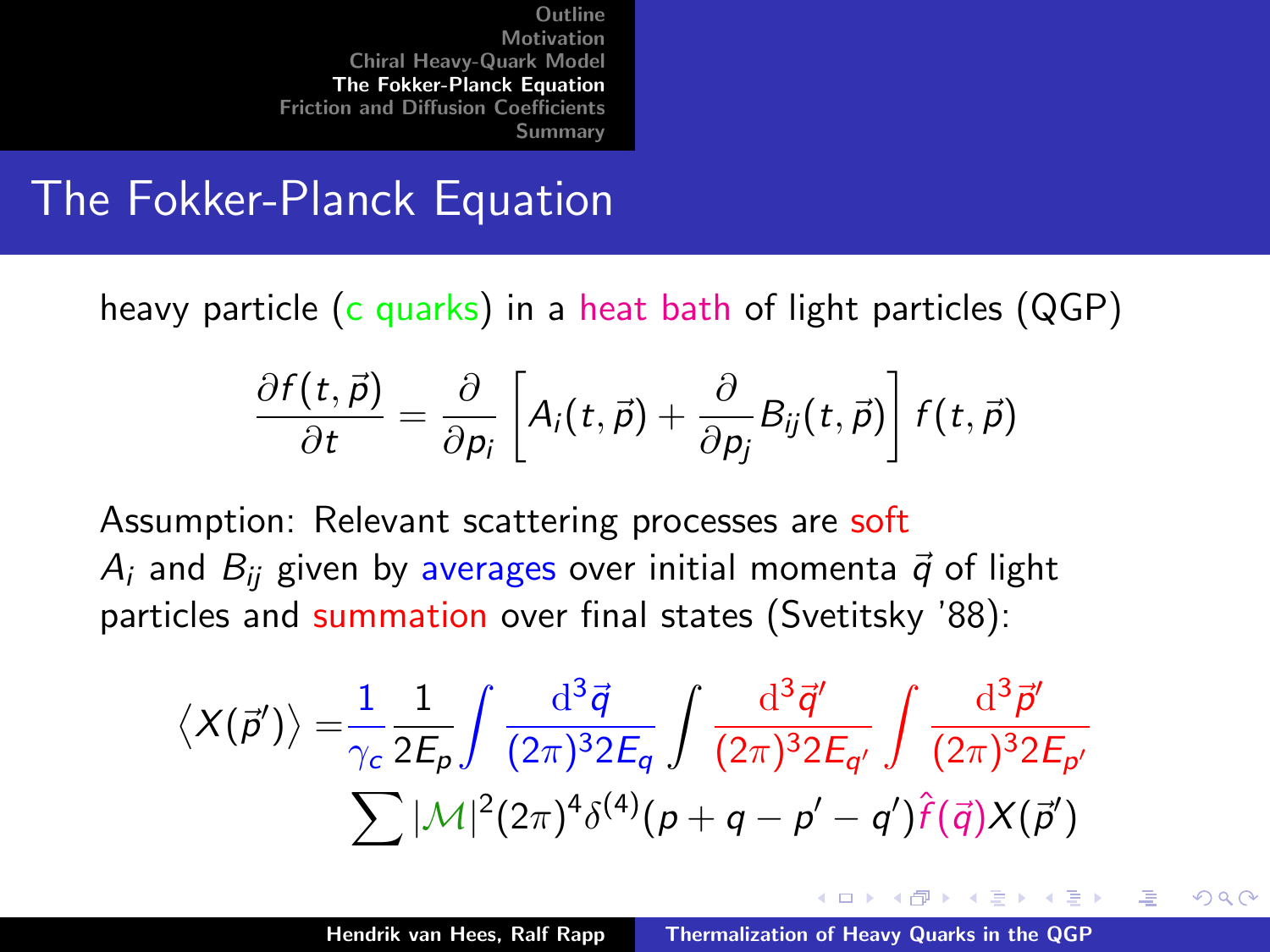Friction and Diffusion Coefficients

For  $t$ ,  $\vec{p}$ -independent coefficients:

$$
\frac{\partial f}{\partial t} = \gamma \frac{\partial}{\partial \vec{p}} (\vec{p}f) + D \frac{\partial^2}{\partial \vec{p}^2} f
$$

イロメ イ部メ イヨメ イヨメー

<span id="page-17-0"></span>哇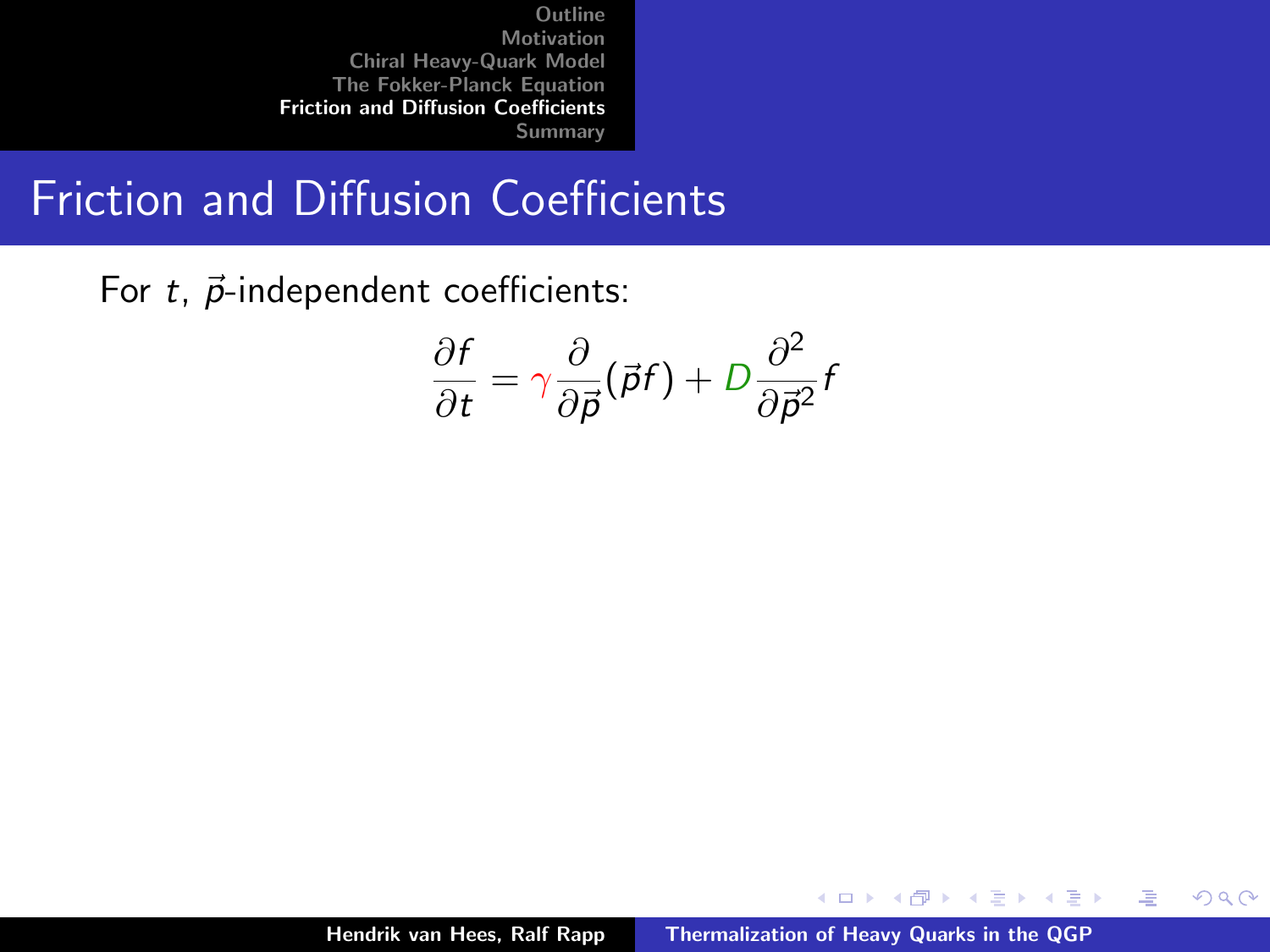# Friction and Diffusion Coefficients

For  $t$ ,  $\vec{p}$ -independent coefficients:

$$
\frac{\partial f}{\partial t} = \gamma \frac{\partial}{\partial \vec{p}} (\vec{p}f) + D \frac{\partial^2}{\partial \vec{p}^2} f
$$

Solution for c quark with given momentum  $\vec{p}_0$  at  $t = 0$ :

$$
G(t, \vec{p}|\vec{p}_0) = \left\{\frac{\gamma}{2\pi D[1 - \exp(-2\gamma t)]}\right\}^{3/2} \exp\left\{-\frac{\gamma}{2D} \frac{[\vec{p} - \vec{p}_0 \exp(-\gamma t)]^2}{1 - \exp(-2\gamma t)}\right\}
$$

 $\triangleright \langle \vec{p} \rangle = \vec{p}_0 \exp(-\gamma t) \Rightarrow \gamma =$  friction coefficient (dissipation)  $\triangleright$   $\Delta \vec{p}^2 = D/\gamma[1 - \exp(-2\gamma t)] \Rightarrow D =$  diffusion (fluctuation)

イロト イ押 トイモト イモト

<span id="page-18-0"></span>へのへ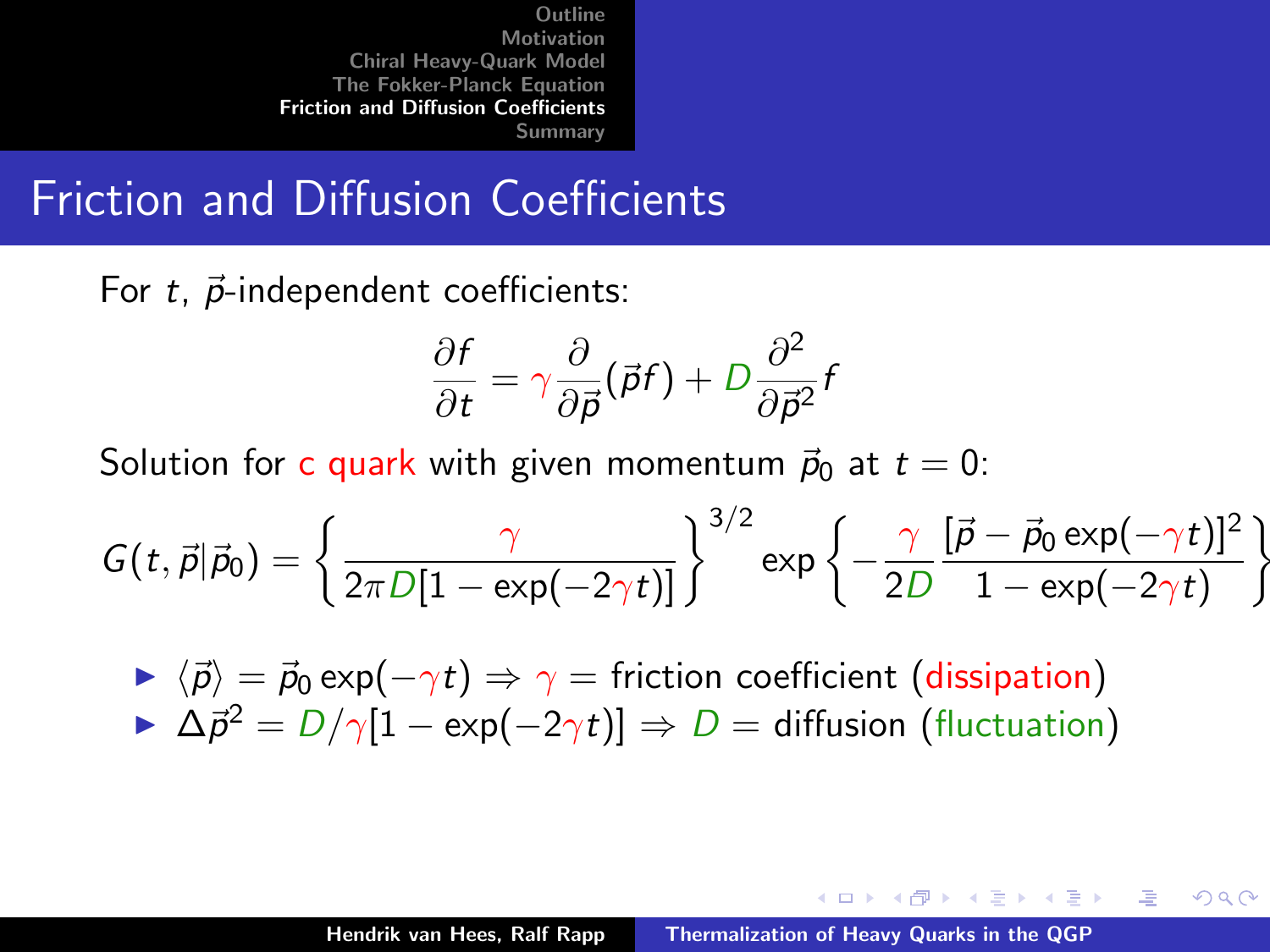Friction and Diffusion Coefficients

For  $t$ ,  $\vec{p}$ -independent coefficients:

$$
\frac{\partial f}{\partial t} = \gamma \frac{\partial}{\partial \vec{p}} (\vec{p}f) + D \frac{\partial^2}{\partial \vec{p}^2} f
$$

Solution for c quark with given momentum  $\vec{p}_0$  at  $t = 0$ :

$$
G(t, \vec{p}|\vec{p}_0) = \left\{\frac{\gamma}{2\pi D[1 - \exp(-2\gamma t)]}\right\}^{3/2} \exp\left\{-\frac{\gamma}{2D} \frac{[\vec{p} - \vec{p}_0 \exp(-\gamma t)]^2}{1 - \exp(-2\gamma t)}\right\}
$$

- $\triangleright \langle \vec{p} \rangle = \vec{p}_0 \exp(-\gamma t) \Rightarrow \gamma =$  friction coefficient (dissipation)
- $\triangleright$   $\Delta \vec{p}^2 = D/\gamma[1 \exp(-2\gamma t)] \Rightarrow D =$  diffusion (fluctuation)
- $\blacktriangleright$   $t \to \infty$ : temperature  $T^* = D/\gamma m_c$
- ► consistency condition  $T^* \stackrel{!}{=} T$  (heat bath-temperature)
- $\blacktriangleright$  $\blacktriangleright$  $\blacktriangleright$  $\blacktriangleright$  $\blacktriangleright$  fulfilled withi[n](#page-27-0)  $\sim$  15% for relevant tem[per](#page-18-0)[at](#page-20-0)[ur](#page-16-0)e [r](#page-20-0)[eg](#page-16-0)i[o](#page-26-0)n

<span id="page-19-0"></span>つQ へ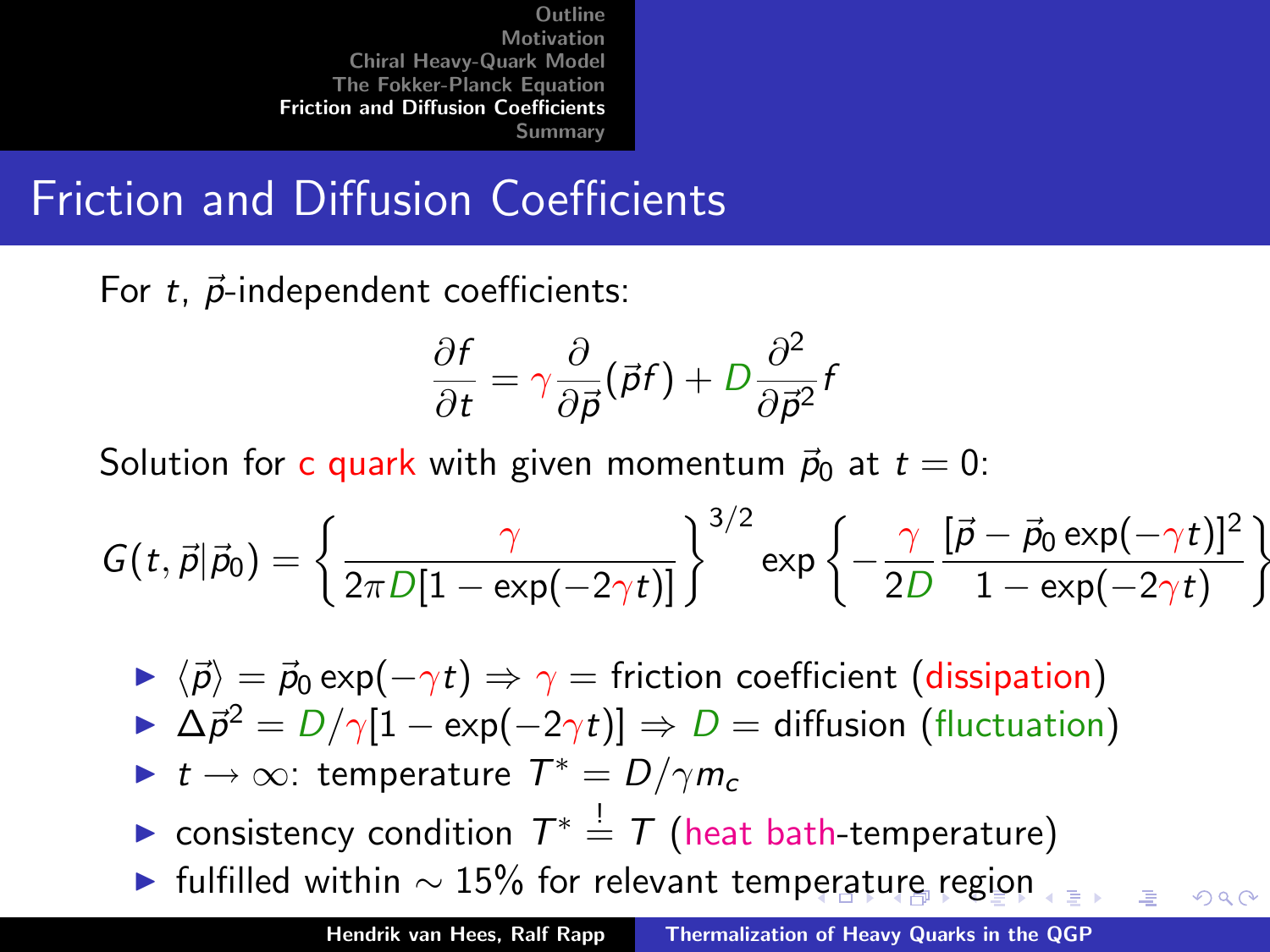#### The Coefficients: pQCD vs. resonance scattering



- only weakly  $p$ -dependent
- resonance contributions factor  $\sim$  2...3 higher than pQCD!

**K ロ ト K 倒 ト K ミ ト** 

<span id="page-20-0"></span>哇

一 4 (音)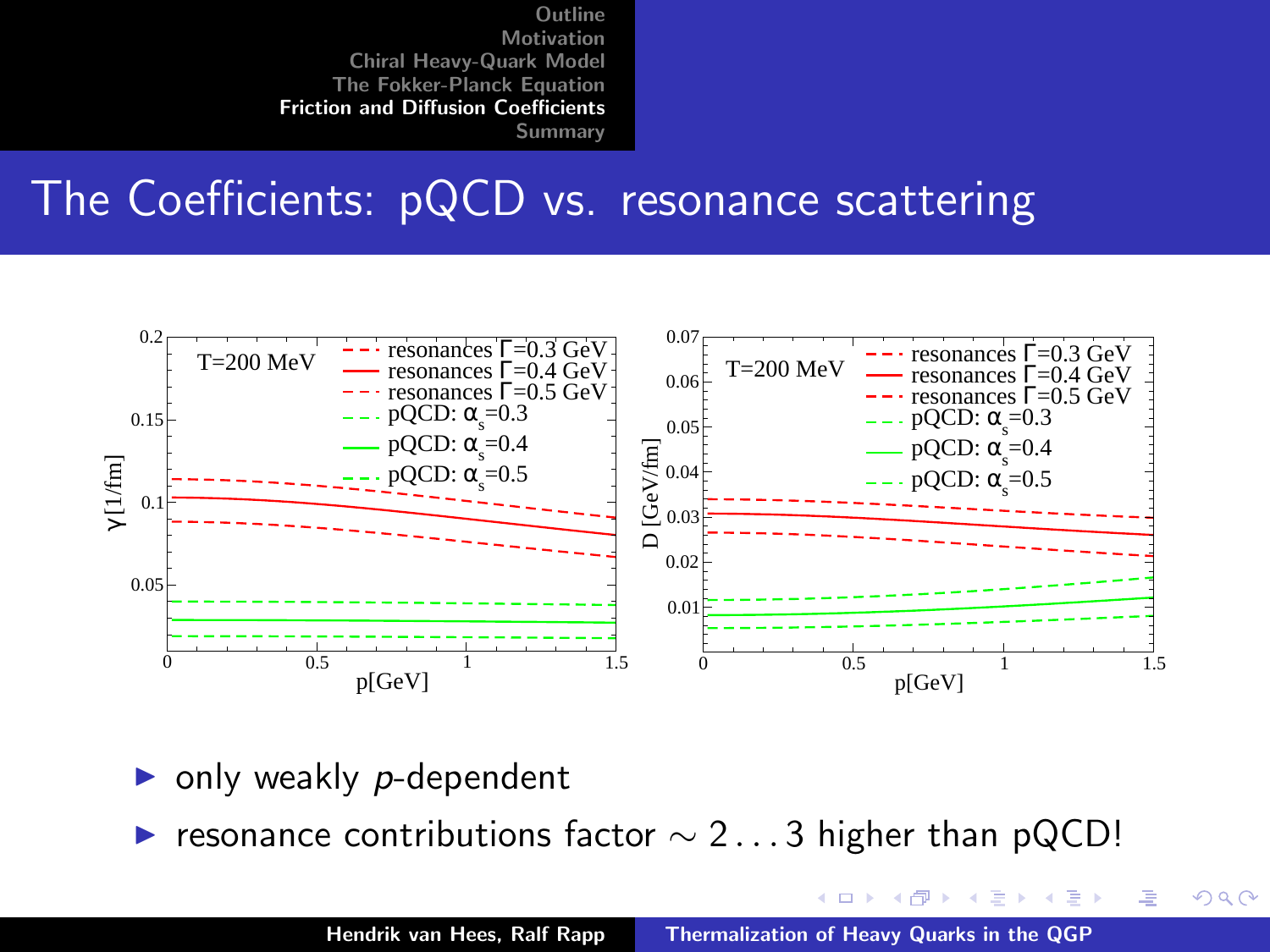# The Coefficients: pQCD vs. resonance scattering



- $\triangleright$  temperature dependence  $\Rightarrow$  need to treat Fokker-Planck equation with time-dependent coefficients
- $\triangleright$  Solvable with method of characteristics

一( 話)

4 m k

→ 伊 ▶ ∢ 重 **SIL**  唐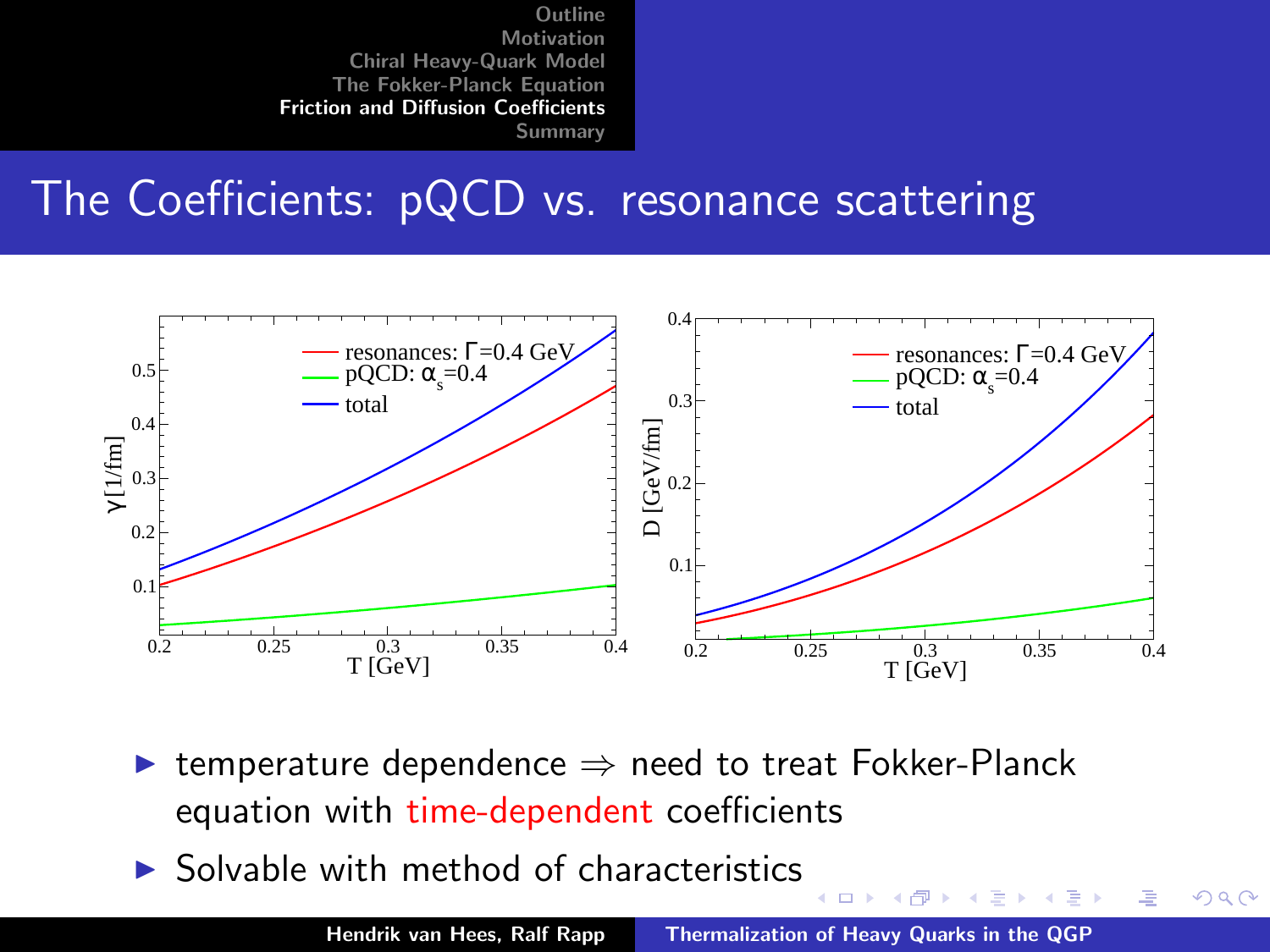Time evolution of the fire ball

 $\triangleright$  Simple fire-ball parameterization:

$$
V(\tau) = \pi (z_0 + v_z \tau) (r_0 + \frac{1}{2} a_{\perp} \tau^2)^2
$$

イロト イ押 トイモト イモト

重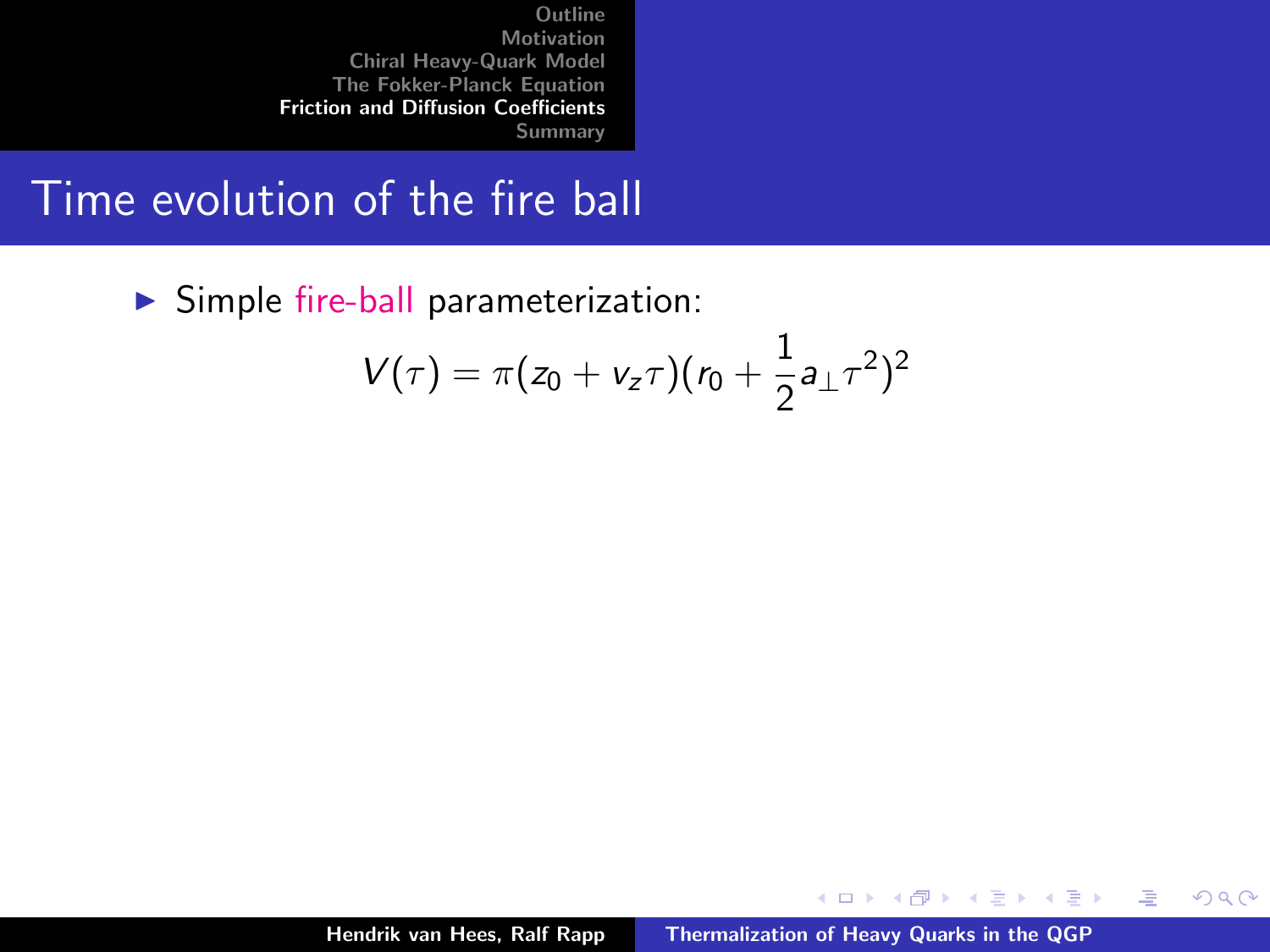Time evolution of the fire ball

 $\triangleright$  Simple fire-ball parameterization:

$$
V(\tau) = \pi (z_0 + v_z \tau) (r_0 + \frac{1}{2} a_{\perp} \tau^2)^2
$$

- Adiabatic expansion:  $S =$  const = 10<sup>4</sup> @RHIC
- $\blacktriangleright$  Equation of state:

$$
s = \frac{4\pi^2}{90}T^3(16+10.5n_f^*), \quad n_f^* = 2.5
$$

 $\triangleright$  obtain  $\Rightarrow$   $T(\tau)$ 

K ロ ⊁ K 倒 ≯ K ミ ⊁ K ミ ⊁

哇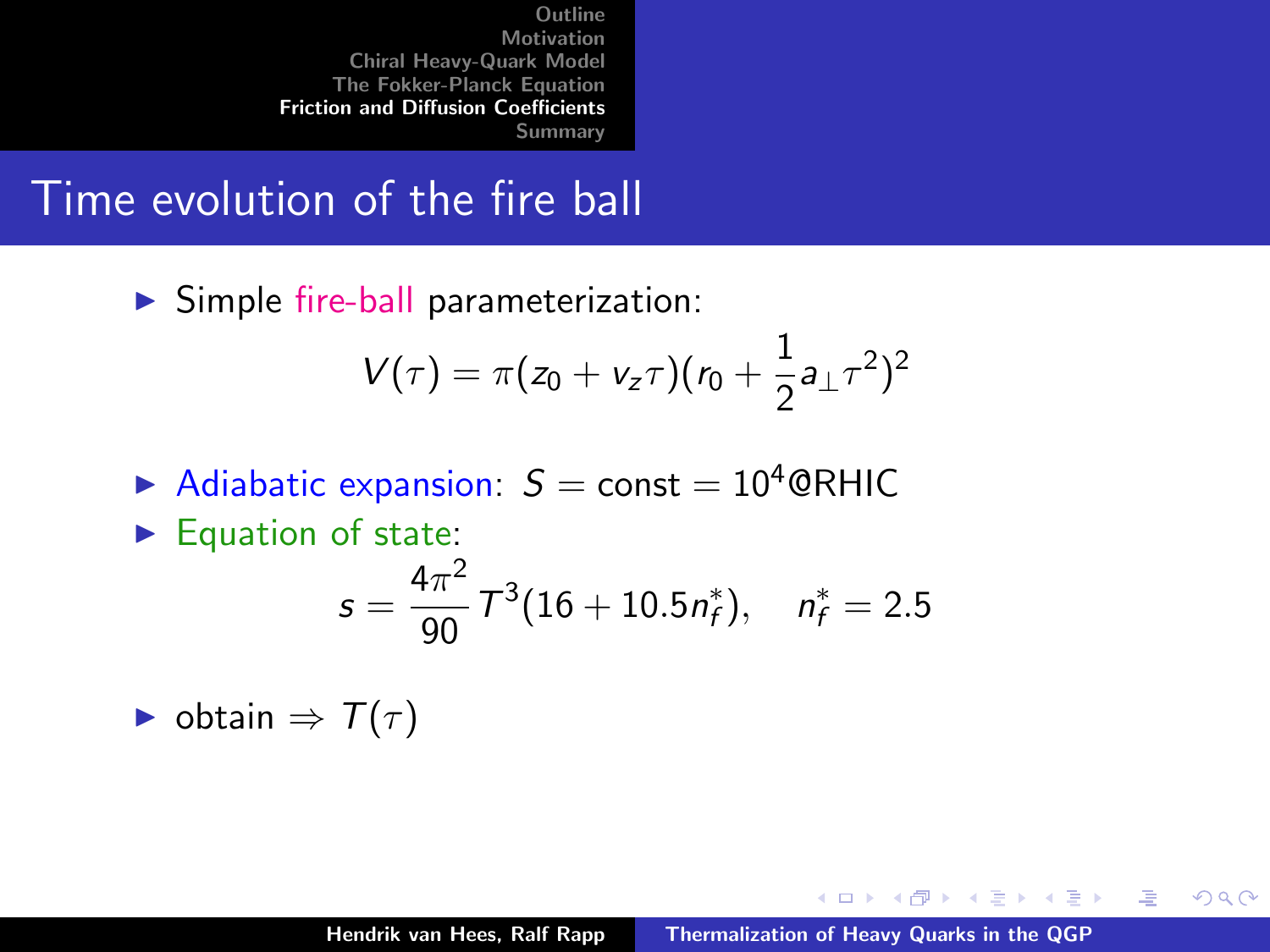Time evolution of the fire ball

 $\triangleright$  Simple fire-ball parameterization:

$$
V(\tau) = \pi (z_0 + v_z \tau) (r_0 + \frac{1}{2} a_{\perp} \tau^2)^2
$$

- Adiabatic expansion:  $S =$  const = 10<sup>4</sup> @RHIC
- $\blacktriangleright$  Equation of state:

$$
s = \frac{4\pi^2}{90}T^3(16+10.5n_f^*), \quad n_f^* = 2.5
$$

- $\triangleright$  obtain  $\Rightarrow$   $\mathcal{T}(\tau)$
- $\triangleright$  initial condition from PYTHIA  $d^2N$  $dp_T^2$  $:= f(p_T, t=0) \propto \frac{(p_T + A)^2}{(1 + r_T / B)}$  $(1+p_{\mathcal{T}}/B)^{\alpha}$

唐

へのへ

すきわ すきわ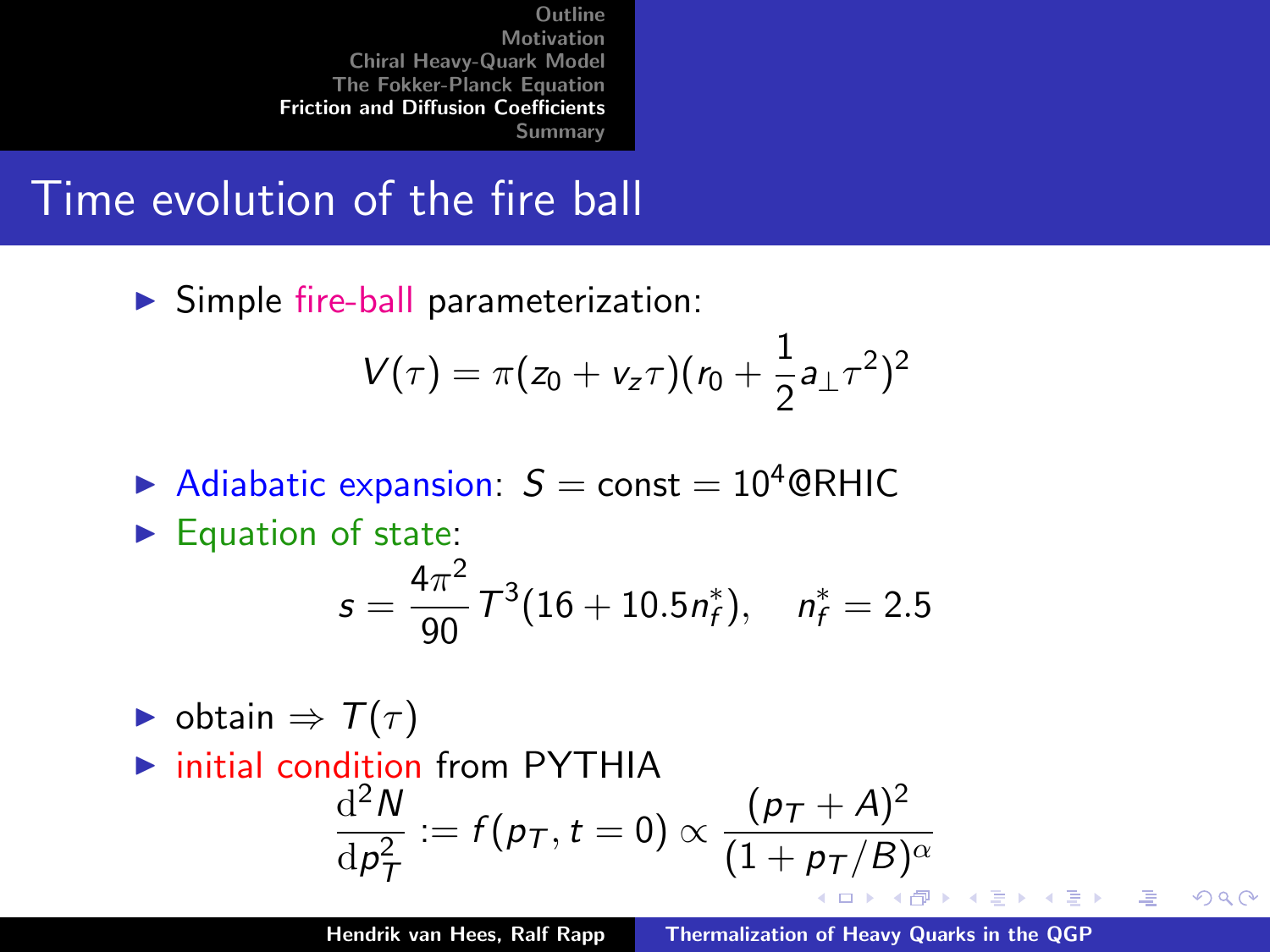# Evolved  $p_T$  spectra



- $\blacktriangleright$  initially  $\sqrt{\langle p_T^2 \rangle} = 1.66$  GeV
- $\triangleright$  with pQCD: not much change in spectrum
- ► with resonance contributions:  $p_{\mathcal{T}}^{(\text{max})} \sim 0.66$  GeV
- $\blacktriangleright$  nearly thermal:  $T \sim 290$  MeV

イロメ イ御メ イヨメ イヨメ

 $2Q$ 

哇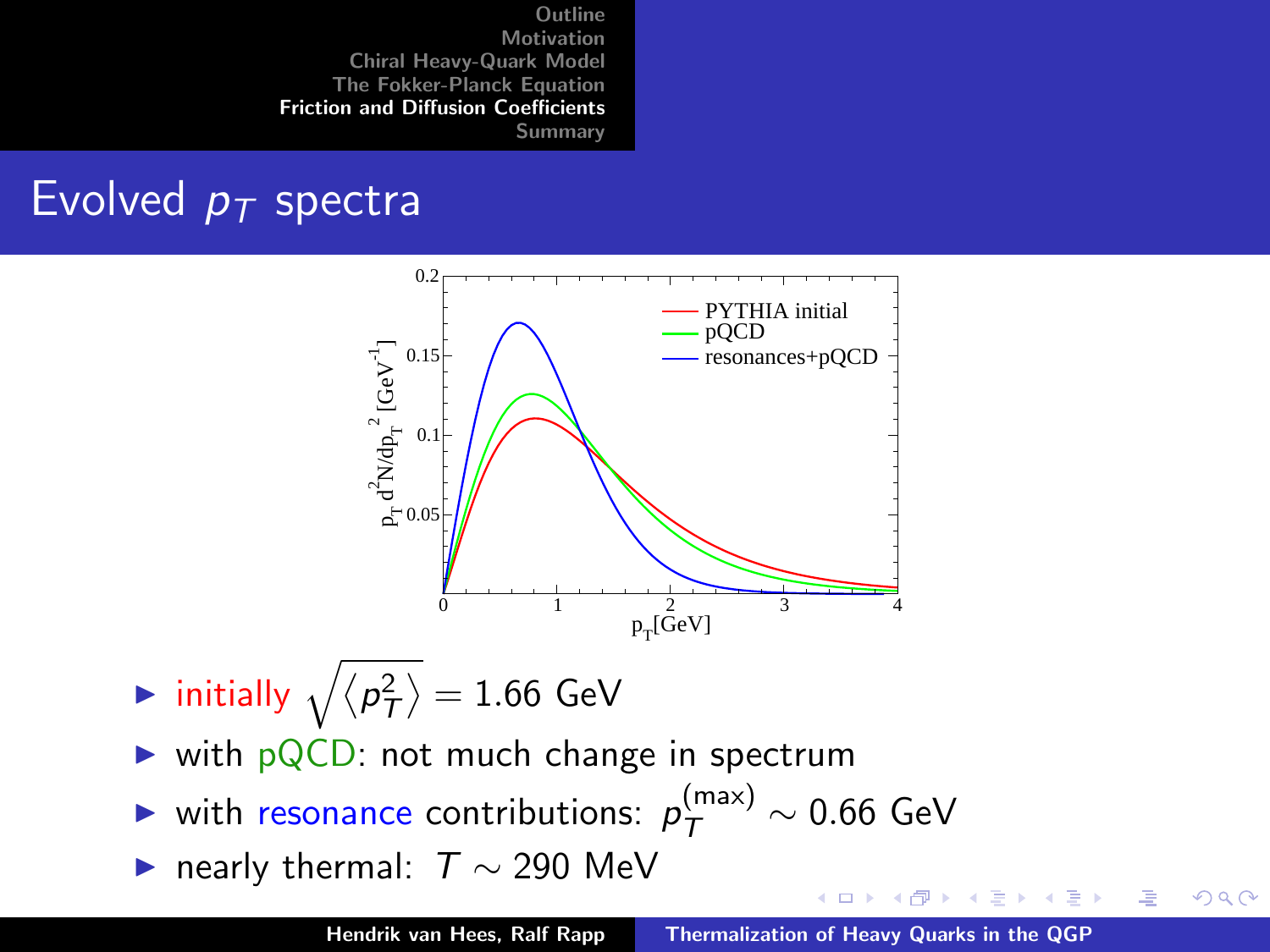#### Evolution of  $p_T$  spectra



<span id="page-26-0"></span>つへへ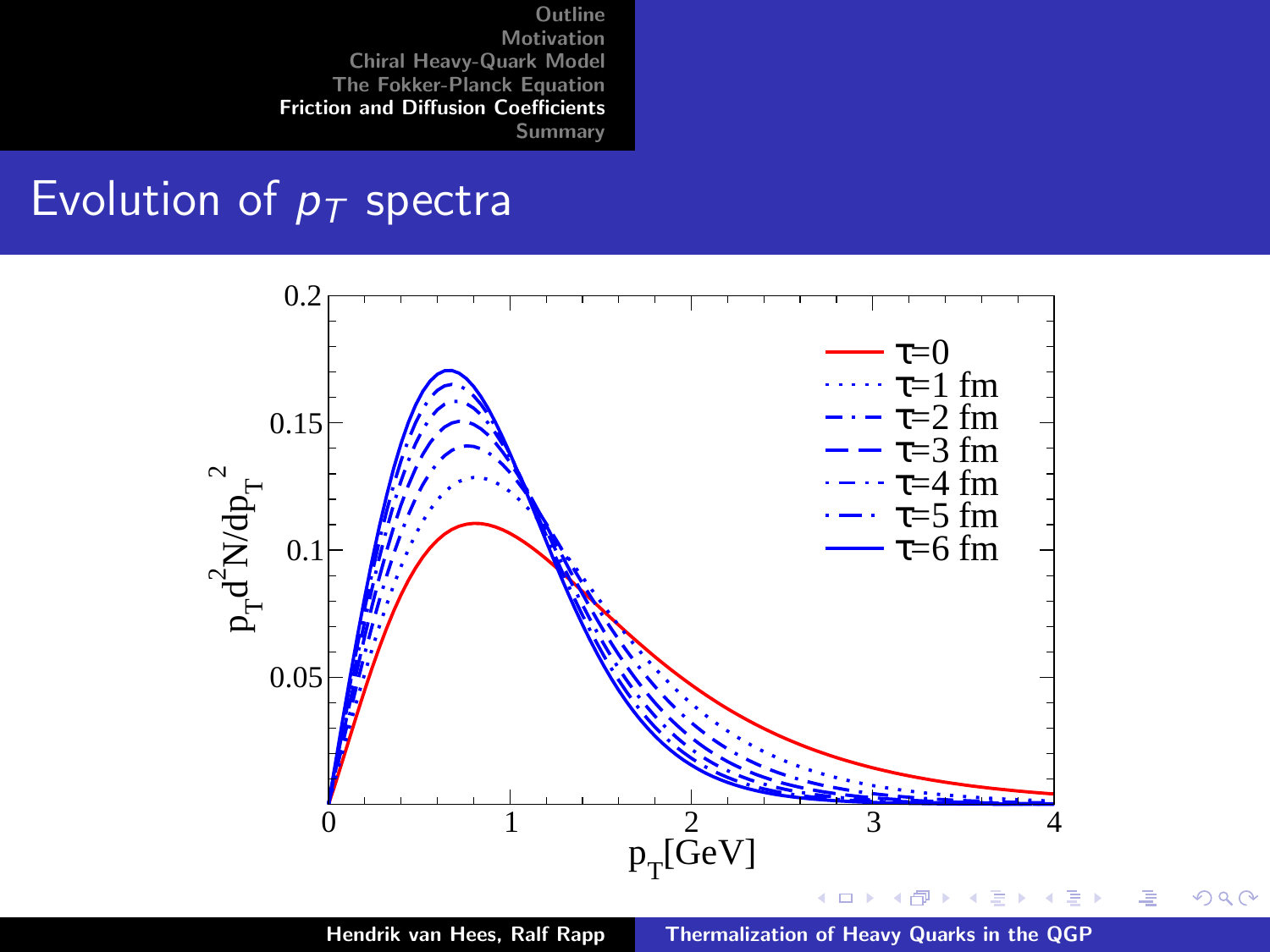

- $\triangleright$  Assumption: survival of resonances in the QGP
- possible mechanism for strong interactions beyond  $T_c$
- $\triangleright$  Equilibration of heavy quarks in QGP
- $\blacktriangleright$  Preprint: [nucl-th/0412015](http://arxiv.org/abs/nucl-th/0412015)

a mills.

→ 伊 ▶ → ヨ ▶ → ヨ ▶

<span id="page-27-0"></span>哇